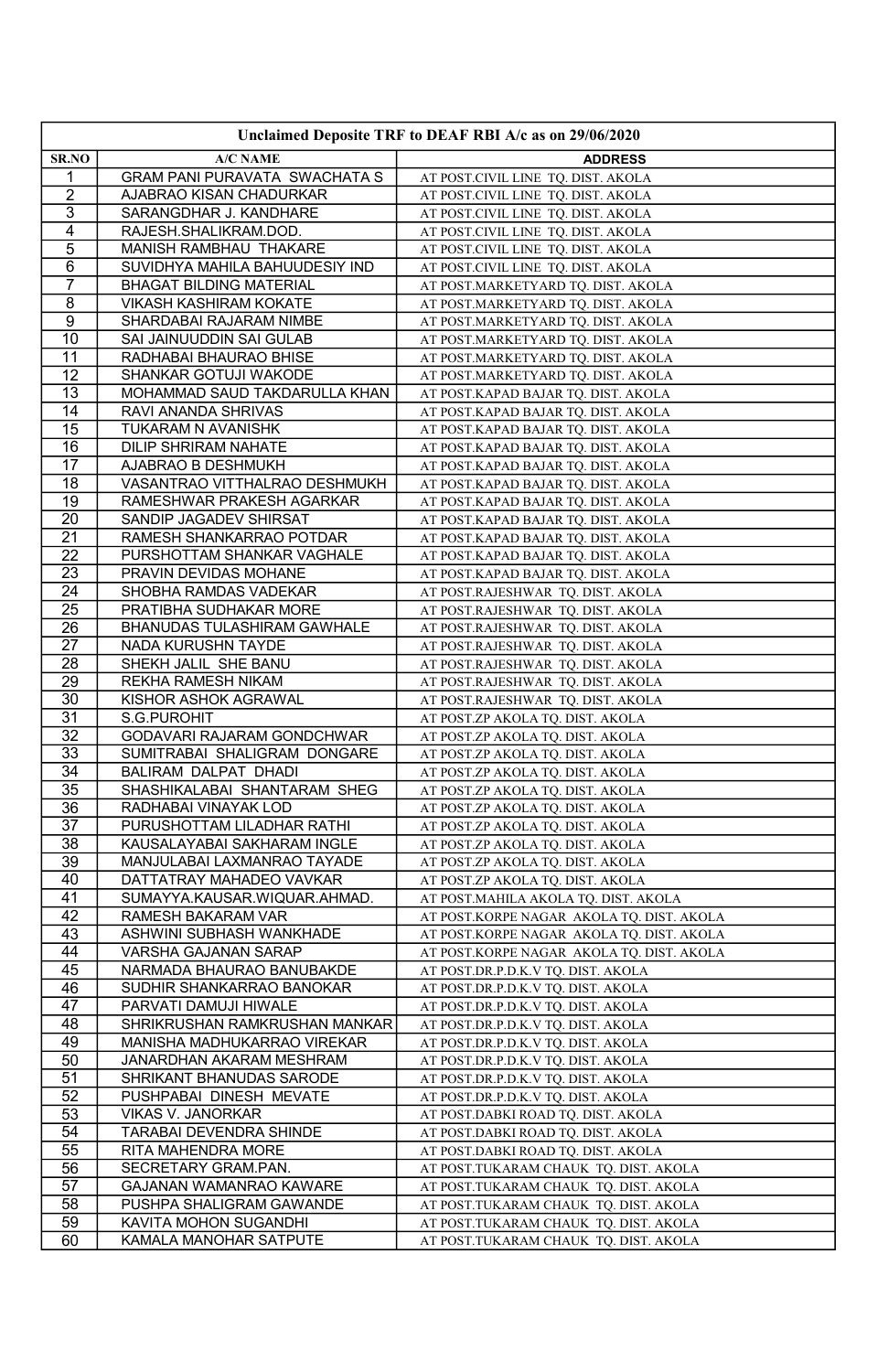| 61               | SANT KABIR BAHU UDH SOC BORGA    | AT POST.BORGAON MANJU TQ. DIST. AKOLA                                |
|------------------|----------------------------------|----------------------------------------------------------------------|
| 62               | MIR TASIF SAIYED NOOR            | AT POST.BORGAON MANJU TQ. DIST. AKOLA                                |
| 63               | ATMARAM KASHIRAM KHAPARKAR       | AT POST.BORGAON MANJU TQ. DIST. AKOLA                                |
| 64               | DIGABAR HASANRAO DESHMUKH        | AT POST.BORGAON MANJU TQ. DIST. AKOLA                                |
| 65               | PRSHANT VIJAY LOHIT              | AT POST.BORGAON MANJU TQ. DIST. AKOLA                                |
| 66               | <b>BEBI C SHIVARKAR</b>          | AT POST.BORGAON MANJU TQ. DIST. AKOLA                                |
| 67               | CHANDRAKALA WASUDEV BHAD         | AT POST.BORGAON MANJU TQ. DIST. AKOLA                                |
| 68               | SANGITA RAMDAS PAGAGHUNE         | AT POST.BORGAON MANJU TQ. DIST. AKOLA                                |
| 69               | GOPALRAO MANOHAR THAKARE         | AT POST.BORGAON MANJU TQ. DIST. AKOLA                                |
| 70               | ANUSAYA MAHILA BGAT              | AT POST.BORGAON MANJU TQ. DIST. AKOLA                                |
| 71               | SUNIL RAMESH INGALE              | AT POST.PALSO BADHE TQ. DIST. AKOLA                                  |
| $\overline{72}$  | ANITA D GAWANDE                  | AT POST.PALSO BADHE TQ. DIST. AKOLA                                  |
| 73               | <b>BALU KISAN PAWAR</b>          | AT POST.MHAISANG TQ. DIST. AKOLA                                     |
| 74               | KULSWAMINI MAHILA SHG            | AT POST.KANSHIVANI TQ. DIST. AKOLA                                   |
| 75               | <b>BHIMARAO KESHAV DOLE</b>      | AT POST.KANSHIVANI TQ. DIST. AKOLA                                   |
| 76               | PRASHANT YASHVANT DESHMUKH       | AT POST.KANSHIVANI TQ. DIST. AKOLA                                   |
| 77               | NALANDA DUDH VYAV V PASHU UGVA   | AT POST.GANDHIGRAM TQ. DIST. AKOLA                                   |
| 78               | SANTOSH PANDURANG LONAGRE        | AT POST.GANDHIGRAM TQ. DIST. AKOLA                                   |
| 79               | BHASKAR TULSHIRAM PINJARKAR      | AT POST.GANDHIGRAM TQ. DIST. AKOLA                                   |
| 80               | SATISH ASHOK WANKHADE            | AT POST.GANDHIGRAM TQ. DIST. AKOLA                                   |
| 81               | SUKHAI CHOTHU AHIR               | AT POST.CHIKALGAON TQ. DIST. AKOLA                                   |
| 82               | KESHAV LAXMAN THAKARE            | AT POST.CHIKALGAON TQ. DIST. AKOLA                                   |
| 83               | GAJANAN MAHARAJ BACHAT GAT       | AT POST.DAHIHANDA TQ. DIST. AKOLA                                    |
| 84               | MALAN BAPUNA NISHANRAO           | AT POST.KURANKHED TQ. DIST. AKOLA                                    |
| 85               | SUNADA A. SORTE                  | AT POST.KURANKHED TQ. DIST. AKOLA                                    |
| 86               | SURESH RAMCHANDRA DESHMUKH       | AT POST.KURANKHED TQ. DIST. AKOLA                                    |
| $\overline{87}$  | SONU R MAROTE                    | AT POST.KURANKHED TQ. DIST. AKOLA                                    |
| 88               | VISHVNATH BALIRAM VASKAR         | AT POST.GOREGAON TQ. DIST. AKOLA                                     |
| 89               | <b>GANGADHAR BANAJI KHANDARE</b> |                                                                      |
| 90               | SHAKUNTALA MAHADEV GHOGARE       | AT POST.GOREGAON TQ. DIST. AKOLA<br>AT POST.GOREGAON TQ. DIST. AKOLA |
| 91               | SUBHASH UTTAM KHANDARE           | AT POST.GOREGAON TQ. DIST. AKOLA                                     |
| 92               | TULSHIRAM C ASOLKAR              | AT POST.UMARI TQ. DIST. AKOLA                                        |
| 93               | SHANTABAI TUKARAM PANCHPOR       | AT POST.UMARI TQ. DIST. AKOLA                                        |
| 94               | ALOLIKA SURESH SAVANG            | AT POST.UMARI TQ. DIST. AKOLA                                        |
| 95               | HARSHA GOPAL MANJULKAR           | AT POST.UMARI TQ. DIST. AKOLA                                        |
| 96               | DEVAKABAI MAHADEVRAO CHIPADE     |                                                                      |
| 97               | HANS MAHILA BACHAT GAT           | AT POST.UMARI TQ. DIST. AKOLA                                        |
| 98               | SUNIL UTTAMRAO DUKARE            | AT POST.UMARI TQ. DIST. AKOLA<br>AT POST.KHADKI_TQ. DIST. AKOLA      |
| $\overline{99}$  | PRITEE MUKUNDRAO TEKAM           |                                                                      |
| 100              | RESHMA VASANT BHOITE             | AT POST.KHADKI TQ. DIST. AKOLA                                       |
| 101              | SHRIKUSHAN NARAYAN ROKADE        | AT POST.KHADKI TQ. DIST. AKOLA                                       |
|                  |                                  | AT POST.KHADKI TQ. DIST. AKOLA                                       |
| 102              | TUSHIRAM GANUJI KORDE            | AT POST.KHADKI TQ. DIST. AKOLA                                       |
| 103              | MADHUKAR NAGE BAHU UDDESHIYA S   | AT POST.RANPISE NAGAR TQ. DIST. AKOLA                                |
| 104              | ANJANABAI AMBADAS MESHRAM        | AT POST.RANPISE NAGAR TQ. DIST. AKOLA                                |
| 105              | PRABHA PRAVIN ROKADE             | AT POST.RANPISE NAGAR TQ. DIST. AKOLA                                |
| 106              | DINKARRAO NAJUKRAO GOTMARE       | AT POST.RANPISE NAGAR TQ. DIST. AKOLA                                |
| 107              | SATISH SAHEBRAO BHAMBERE         | AT POST.RANPISE NAGAR TQ. DIST. AKOLA                                |
| 108              | VITTHAL PUNDLIK BELSARE          | AT POST.RANPISE NAGAR TQ. DIST. AKOLA                                |
| 109              | MAYURDHWAJ BALAJI SULTANE        | AT POST.RANPISE NAGAR TQ. DIST. AKOLA                                |
| 110              | SUSHMA RAMBHAU CHANDAN           | AT POST.RANPISE NAGAR TQ. DIST. AKOLA                                |
| 111              | VERSHA GAJANAN PARSKAR           | AT POST.RANPISE NAGAR TQ. DIST. AKOLA                                |
| 112              | SHEETAL YOGESH TAYADE            | AT POST.RANPISE NAGAR TQ. DIST. AKOLA                                |
| 113              | SURESH KISANRAO BUNDELE          | AT POST.RANPISE NAGAR TQ. DIST. AKOLA                                |
| 114              | RAMESH MOTIRAM WAGHMARE          | AT POST.AAGAR TQ. DIST. AKOLA                                        |
| 115              | RAMESH DNYANDEV VAKTE            | AT POST.AAGAR TQ. DIST. AKOLA                                        |
| 116              | UMA SURESH G NARAYAN             | AT POST.AAGAR TQ. DIST. AKOLA                                        |
| 117              | RUPALI GAJANAN AHIR              | AT POST.AAGAR TQ. DIST. AKOLA                                        |
| 118              | BHIKAJI LAXMAN. PATOND           | AT POST.AAGAR TQ. DIST. AKOLA                                        |
| 119              | DINKAR UTTAMRAO PATKAR           | AT POST.RATANLAL PLOT TQ. DIST. AKOLA                                |
| 120              | MASUD AHAMAD DAUD AHAMAD         | AT POST.RATANLAL PLOT TQ. DIST. AKOLA                                |
| 121              | R.A.MISHRA                       | AT POST.RATANLAL PLOT TQ. DIST. AKOLA                                |
| $\overline{122}$ | SANJAY KISANRAO GAWANDE          | AT POST.RATANLAL PLOT TQ. DIST. AKOLA                                |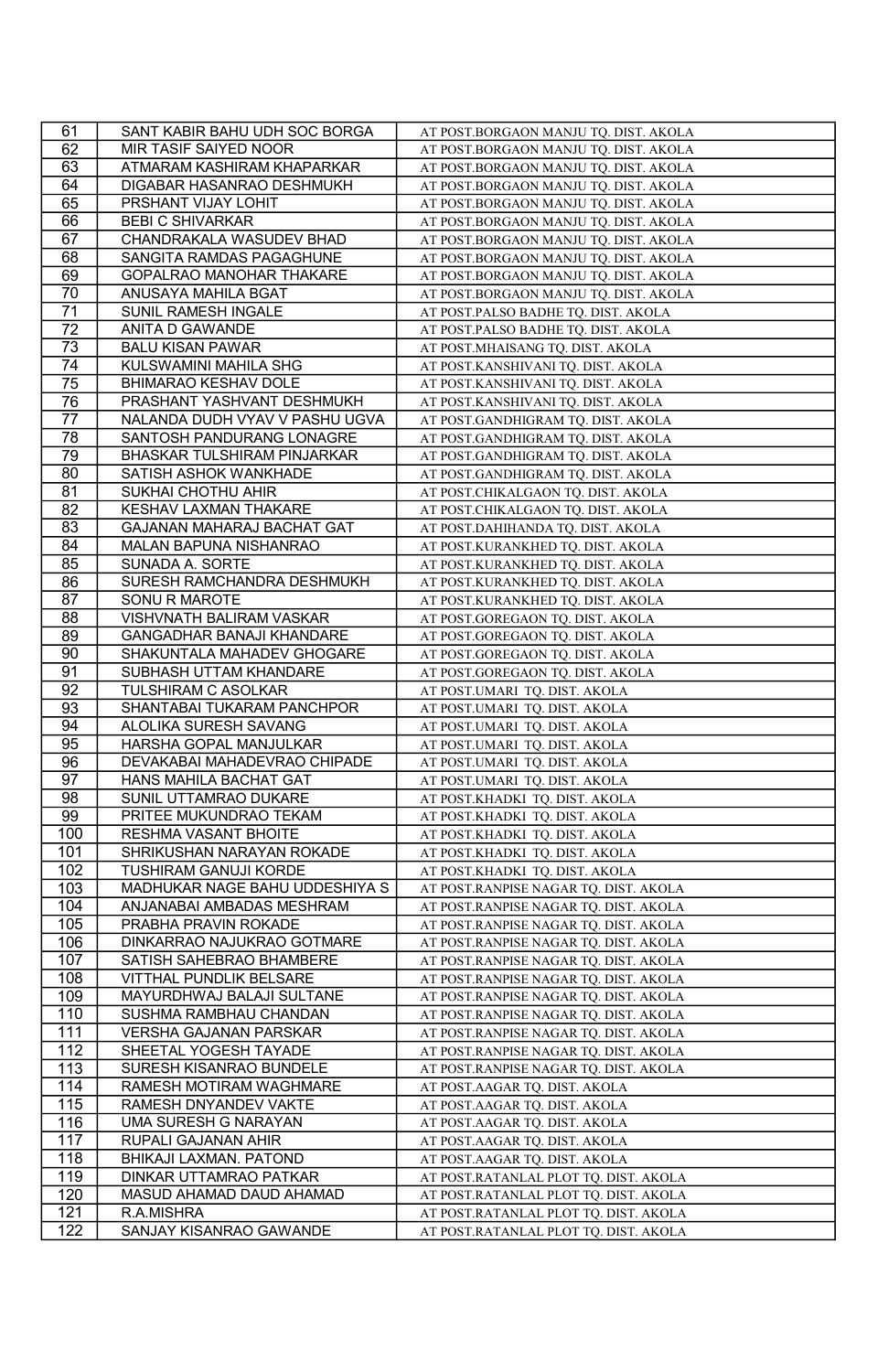| 123              | SURYABHAN TULSHIRAM MANKE                                  | AT POST.RATANLAL PLOT TQ. DIST. AKOLA                                                 |
|------------------|------------------------------------------------------------|---------------------------------------------------------------------------------------|
| 124              | GANESH MURLIDHAR WASU                                      | AT POST.RATANLAL PLOT TQ. DIST. AKOLA                                                 |
| 125              | MAHADEO VITTHOBA KALPANDE                                  | AT POST.RATANLAL PLOT TQ. DIST. AKOLA                                                 |
| 126              | <b>IUNUS KHA RASIL KHA</b>                                 | AT POST.BARSHITAKLI TQ.BARSHITAKLI DIST. AKOLA                                        |
| 127              | NILESH RAMNIKLAL HALVADIYA                                 | AT POST.BARSHITAKLI TQ.BARSHITAKLI DIST. AKOLA                                        |
| 128              | DURGA VASANT MAHAJAN                                       | AT POST.BARSHITAKLI TQ.BARSHITAKLI DIST. AKOLA                                        |
| 129              | RAMDAS KISANRAV KEDARE                                     | AT POST.BARSHITAKLI TQ.BARSHITAKLI DIST. AKOLA                                        |
| 130              | SHESHRAO BALIRAM VAZADE                                    | AT POST.BARSHITAKLI TQ.BARSHITAKLI DIST. AKOLA                                        |
| 131              | PRASHANT SADASHIV LAHOLKAR                                 | AT POST.BARSHITAKLI TQ.BARSHITAKLI DIST. AKOLA                                        |
| 132              | ANJUBAI DEVIDAS PAWAR                                      | AT POST.BARSHITAKLI TQ.BARSHITAKLI DIST. AKOLA                                        |
| 133              | SANJAY PRABHAKAR TAKAVALE                                  | AT POST.BARSHITAKLI TQ.BARSHITAKLI DIST. AKOLA                                        |
| 134              | MANGALA MAHENDRA SHIRSAT                                   | AT POST.BARSHITAKLI TQ.BARSHITAKLI DIST. AKOLA                                        |
| 135              | MANISH SUDHIR SAKHARE.                                     | AT POST.BARSHITAKLI TQ.BARSHITAKLI DIST. AKOLA                                        |
| 136              | A GAFAR S RAJAK                                            | AT POST.BARSHITAKLI TQ.BARSHITAKLI DIST. AKOLA                                        |
| 137              | NIRMALA SHESHRAO CHAVAN                                    | AT POST.BARSHITAKLI TQ.BARSHITAKLI DIST. AKOLA                                        |
| 138              | ASHOK SHANKAR BHISE                                        | AT POST.BARSHITAKLI TQ.BARSHITAKLI DIST. AKOLA                                        |
| 139              | SHEK JURKAN SHEK AMIR                                      | AT POST.BARSHITAKLI TQ.BARSHITAKLI DIST. AKOLA                                        |
| 140              | SUNIL MOTIRAM WANKHADE                                     | AT POST.BARSHITAKLI TQ.BARSHITAKLI DIST. AKOLA                                        |
| 141              | AMBIKA SADASHIV PINJARKAR                                  | AT POST.BARSHITAKLI TQ.BARSHITAKLI DIST. AKOLA                                        |
| 142              | MO NADEEM UL HAQUE MO NAJIM HA                             | AT POST.BARSHITAKLI TQ.BARSHITAKLI DIST. AKOLA                                        |
| 143              | SATISH PAMDURANG SABE                                      | AT POST.BARSHITAKLI TQ.BARSHITAKLI DIST. AKOLA                                        |
| 144              | SIMATAHID P. KAMARUJJAMMA                                  | AT POST.BARSHITAKLI TQ.BARSHITAKLI DIST. AKOLA                                        |
| 145              | KAMRUNNISA A MAJID                                         | AT POST.BARSHITAKLI TQ.BARSHITAKLI DIST. AKOLA                                        |
| 146              | JYAUTSANA SUNIL JAMNIK                                     | AT POST.BARSHITAKLI TQ.BARSHITAKLI DIST. AKOLA                                        |
| $\overline{147}$ | JYAUTSANA SUNIL JAMNIK                                     | AT POST.BARSHITAKLI TQ.BARSHITAKLI DIST. AKOLA                                        |
| 148              | SAYD SOFIYAN SAYD KARIM APAK                               | AT POST.BARSHITAKLI TQ.BARSHITAKLI DIST. AKOLA                                        |
| 149              | SACHIV GRAM PANCHAYAT WADALA                               | AT POST.BARSHITAKLI TQ.BARSHITAKLI DIST. AKOLA                                        |
| 150              | <b>G.P.SAMATI DEVDHARI</b>                                 | AT POST.BARSHITAKLI TQ.BARSHITAKLI DIST. AKOLA                                        |
| 151              | SAWITRIBAI PHULE SW.SAH.BA.GAT                             | AT POST.BARSHITAKLI TQ.BARSHITAKLI DIST. AKOLA                                        |
| 152              | ADARSHA MAHILA BACHAT GAT                                  | AT POST.BARSHITAKLI TQ.BARSHITAKLI DIST. AKOLA                                        |
| 153              | <b>SUNITA Y BHAKARE</b>                                    | AT POST.PINJAR TQ.BARSHITAKLI DIST. AKOLA                                             |
| 154              | MADHUKAR K KOGADE                                          | AT POST.PINJAR TQ.BARSHITAKLI DIST. AKOLA                                             |
| 155              | VANDANA RAMDHAN BHAGAT                                     | AT POST.PINJAR TQ.BARSHITAKLI DIST. AKOLA                                             |
| 156              | <b>BALIRAM KISAN BOLE</b>                                  | AT POST.PINJAR TQ.BARSHITAKLI DIST. AKOLA                                             |
| 157              | TAIBAI S ANBHORE                                           | AT POST.PINJAR TQ.BARSHITAKLI DIST. AKOLA                                             |
| 158              | RAJANI GAJANAN RAUT                                        | AT POST.PINJAR TQ.BARSHITAKLI DIST. AKOLA                                             |
| 159              | DHANRAJ BATAU CHAVAN                                       | AT POST.PINJAR TQ.BARSHITAKLI DIST. AKOLA                                             |
| 160              | NARMADA BABANRAO NAGE                                      | AT POST.PINJAR TQ.BARSHITAKLI DIST. AKOLA                                             |
| 161              | ADARSH EDU KRIDA HEALTH MULTI                              | AT POST.PINJAR TQ.BARSHITAKLI DIST. AKOLA                                             |
| 162              |                                                            |                                                                                       |
|                  |                                                            |                                                                                       |
|                  | PANCHSHIL MAHILA BACHAT GAT                                | AT POST.PINJAR TQ.BARSHITAKLI DIST. AKOLA                                             |
| 163              | JAY GAJANAN M M BACHAT GAT<br>JAYBHAYANI MAHILA BACHAT GAT | AT POST.PINJAR TQ.BARSHITAKLI DIST. AKOLA                                             |
| 164<br>165       | GAUKARNABAI RAMRAO GOREKAR                                 | AT POST.PINJAR TQ.BARSHITAKLI DIST. AKOLA<br>AT POST.MAHAN TQ.BARSHITAKLI DIST. AKOLA |
|                  |                                                            |                                                                                       |
| 166<br>167       | JANARDHAN YASHVANT NANOTE<br>RATNMALA SHIRAM AMBEKAR       | AT POST.MAHAN TQ.BARSHITAKLI DIST. AKOLA<br>AT POST.MAHAN TQ.BARSHITAKLI DIST. AKOLA  |
| 168              | SANGITA RAMCHANDRA CHAVAN                                  | AT POST.MAHAN TQ.BARSHITAKLI DIST. AKOLA                                              |
| 169              | MANJULABAI RAMNI ANDLE                                     | AT POST.MAHAN TQ.BARSHITAKLI DIST. AKOLA                                              |
| 170              | <b>VISHNATH J ADHOLE</b>                                   | AT POST.MAHAN TQ.BARSHITAKLI DIST. AKOLA                                              |
| 171              | BHASHKAR KASHIRAM LADAL                                    | AT POST.MAHAN TQ.BARSHITAKLI DIST. AKOLA                                              |
| 172              | SUBHADRA B BHODNE                                          | AT POST.MAHAN TQ.BARSHITAKLI DIST. AKOLA                                              |
|                  | SHANKAR S LAMTURE                                          | AT POST.MAHAN TQ.BARSHITAKLI DIST. AKOLA                                              |
| 173<br>174       | CHITRA MOTIRAM LOKHANDE                                    | AT POST.MAHAN TQ.BARSHITAKLI DIST. AKOLA                                              |
| 175              | SHASHIKALA P THOMBRE                                       | AT POST.MAHAN TQ.BARSHITAKLI DIST. AKOLA                                              |
| 176              | NARAYAN MAROTI THOMBRE                                     | AT POST.MAHAN TQ.BARSHITAKLI DIST. AKOLA                                              |
| 177              | RUSHTAM NAMDEV SHELKE                                      | AT POST.MAHAN TQ.BARSHITAKLI DIST. AKOLA                                              |
| 178              | SUNITA N INGLE                                             | AT POST.KANHERI SARAP TQ.BARSHITAKLI DIST. AKOLA                                      |
| 179              | SANJAY U RATHOD                                            | AT POST.KANHERI SARAP TQ.BARSHITAKLI DIST. AKOLA                                      |
| 180              | <b>RAGINI S INGLE</b>                                      | AT POST.KANHERI SARAP TQ.BARSHITAKLI DIST. AKOLA                                      |
| 181              | TUKARAM UDEBHAN KHANDARE                                   | AT POST.KANHERI SARAP TQ.BARSHITAKLI DIST. AKOLA                                      |
| 182              | <b>GOKUL BHIMRAO BIKAT</b>                                 | AT POST.KANHERI SARAP TQ.BARSHITAKLI DIST. AKOLA                                      |
| 183              | HARICHANDRA J RATHOD                                       | AT POST.DHABA TQ.BARSHITAKLI DIST. AKOLA                                              |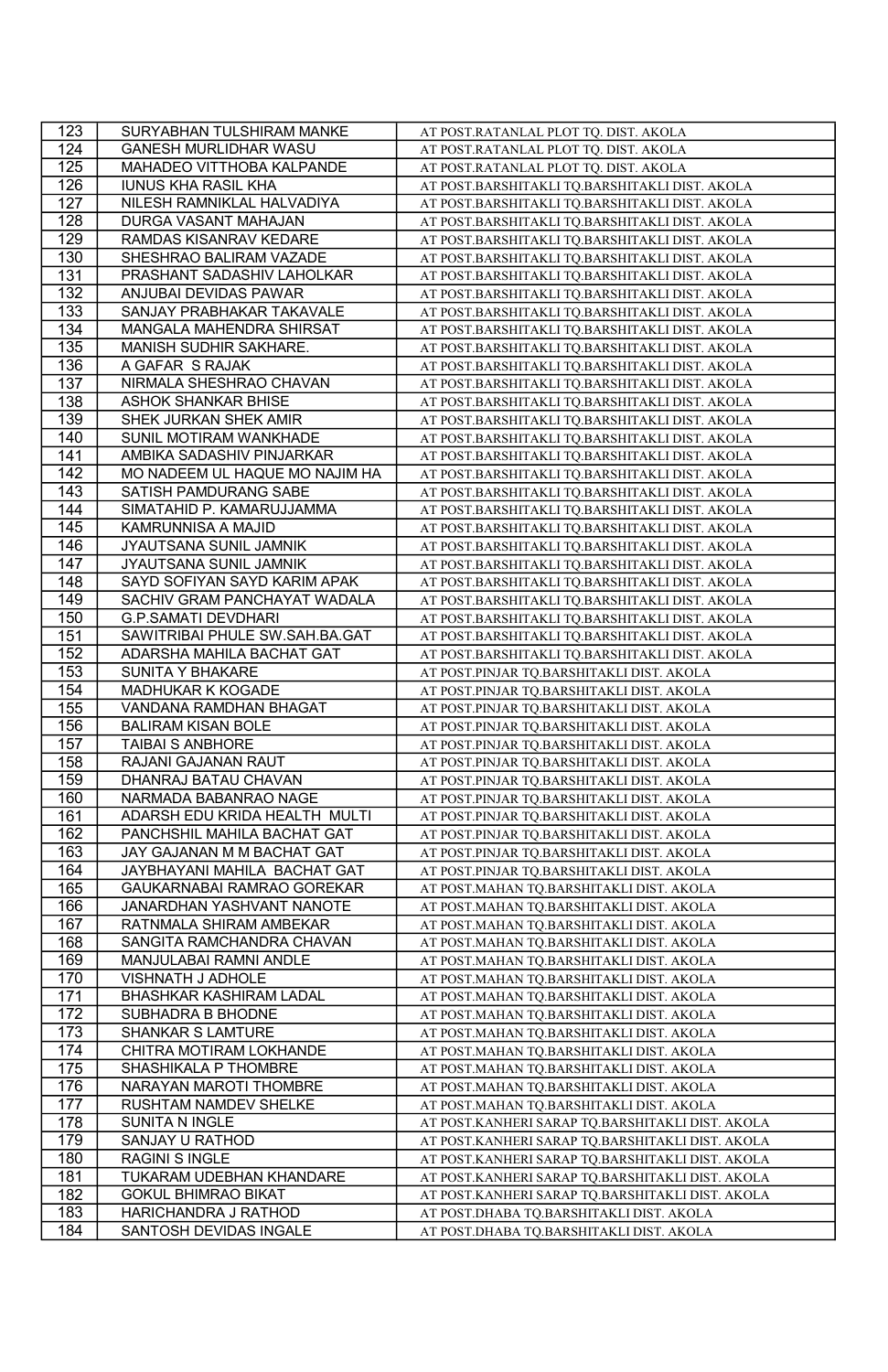| 185              | TULSHIRAM SHIVRAM PRADHAN                  | AT POST.DHABA TQ.BARSHITAKLI DIST. AKOLA            |
|------------------|--------------------------------------------|-----------------------------------------------------|
| 186              | RAMKRUSHNA SONAJJI PANDE                   | AT POST.DHABA TQ.BARSHITAKLI DIST. AKOLA            |
| 187              | LAXMANRAO SHANKARRAO SONONE                | AT POST.AKOT MAIN TQ.AKOT DIST. AKOLA               |
| 188              | <b>LAXMAN BLIRAM YEOUL</b>                 | AT POST. AKOT MAIN TQ. AKOT DIST. AKOLA             |
| 189              | SHRIRAM BAWANI CHARHATE                    | AT POST. AKOT MAIN TQ. AKOT DIST. AKOLA             |
| 190              | MOROTI GANPAT BORODE                       | AT POST.AKOT MAIN TQ.AKOT DIST. AKOLA               |
| 191              | SULOCHANA BALIRAM KALANKE                  | AT POST. AKOT MAIN TQ. AKOT DIST. AKOLA             |
| 192              | <b>GJ POTE</b>                             | AT POST.AKOT MAIN TQ.AKOT DIST. AKOLA               |
| 193              | KARIMABI ISMAIL SHA                        | AT POST.AKOT MAIN TQ.AKOT DIST. AKOLA               |
| 194              | PRAKASH BHIKAJI JAYALE                     | AT POST.AKOT MAIN TQ.AKOT DIST. AKOLA               |
| 195              | HARECHDRA SABULAGE EANGOLE                 | AT POST.AKOT MAIN TQ.AKOT DIST. AKOLA               |
| 196              | RAMDAS KUSHAL KHEDKAR                      | AT POST.AKOT MAIN TQ.AKOT DIST. AKOLA               |
| 197              | RATAN TULSHIRAM WANKHADE                   | AT POST.AKOT MAIN TQ.AKOT DIST. AKOLA               |
| 198              | MANJULABAI NAMDEVRAO GHOPE                 | AT POST.AKOT MAIN TQ.AKOT DIST. AKOLA               |
| 199              | <b>GOKARNA UTTAM RELE</b>                  | AT POST.AKOT MAIN TQ.AKOT DIST. AKOLA               |
| 200              | SHANKAR MANSING CHAVAN                     | AT POST. AKOT MAIN TQ. AKOT DIST. AKOLA             |
| 201              | GAYABAIE NIRANJAN EANGALE                  | AT POST.AKOT MAIN TQ.AKOT DIST. AKOLA               |
| 202              | DHYANESWAR RAMRAO UNHALE                   | AT POST.AKOT MAIN TQ.AKOT DIST. AKOLA               |
| 203              | ANAIL BALIRAM KALANKE                      | AT POST. AKOT MAIN TQ. AKOT DIST. AKOLA             |
| 204              | DEVIDAS NAGORAO PARKHE                     | AT POST. AKOT MAIN TQ. AKOT DIST. AKOLA             |
| 205              | SHALEGRAM GHANLAGE HIVARALE                | AT POST. AKOT MAIN TQ. AKOT DIST. AKOLA             |
| 206              | BHIMRAO GANPAT AGADTHE                     | AT POST.AKOT MAIN TQ.AKOT DIST. AKOLA               |
| 207              | MADHUKAR NATHUJI NADURKAR                  | AT POST.AKOT MAIN TQ.AKOT DIST. AKOLA               |
| 208              | MANIKRAO YASWANT KAMBLE                    | AT POST. AKOT MAIN TQ. AKOT DIST. AKOLA             |
| 209              | SHAHADEO GOVIND SAMATKAR                   |                                                     |
| 210              | GANESH PUNDLIKRAO GAVANDE                  | AT POST. AKOT MAIN TQ. AKOT DIST. AKOLA             |
| 211              |                                            | AT POST.AKOT MAIN TQ.AKOT DIST. AKOLA               |
| 212              | EKNATH DNAYDAV CHOPADE<br>KUMAD ARUN KULAT | AT POST.AKOT MAIN TQ.AKOT DIST. AKOLA               |
|                  | DEVIDAS DHONDU BAKASRE                     | AT POST.AKOT MAIN TQ.AKOT DIST. AKOLA               |
| 213<br>214       |                                            | AT POST.AKOT MAIN TQ.AKOT DIST. AKOLA               |
| 215              | GANESH PAMAJI GAWAI                        | AT POST. AKOT MAIN TQ. AKOT DIST. AKOLA             |
|                  | NARAYAN UKARDU SAVANT                      | AT POST.AKOT MAIN TQ.AKOT DIST. AKOLA               |
| 216              | <b>DHUMALE</b>                             | AT POST.AKOT MAIN TQ.AKOT DIST. AKOLA               |
| 217              | S.USMAN S.BILAL                            | AT POST.AKOT MAIN TQ.AKOT DIST. AKOLA               |
| $\overline{218}$ | <b>ASHOK PIRAN PAWAR</b>                   | AT POST.AKOT MAIN TQ.AKOT DIST. AKOLA               |
| 219<br>220       | SHOBHA VILASRAO NAVLKAR                    | AT POST.AKOT MAIN TQ.AKOT DIST. AKOLA               |
|                  | SHIVA SHEKLAL KASDE                        | AT POST.AKOT MAIN TQ.AKOT DIST. AKOLA               |
| 221              | NANDKISHOR VITTHAL GUREKAR                 | AT POST.AKOT MAIN TQ.AKOT DIST. AKOLA               |
| 222              | SHRIRAM GAJANAN SAPAT                      | AT POST. AKOT MAIN TQ. AKOT DIST. AKOLA             |
| 223              | MOHAN SAHAVEO SUYAWANSHI                   | AT POST.AKOT MAIN TQ.AKOT DIST. AKOLA               |
| 224              | MAJAHAR ALI MUHANMMD ALI DHESH             | AT POST.AKOT MAIN TQ.AKOT DIST. AKOLA               |
| 225              | Z,P,WASTI.SHALA                            | AT POST.AKOT MAIN TQ.AKOT DIST. AKOLA               |
| 226              | DISHA SWAYAM SAHAYTA BACHAT GA             | AT POST. AKOT MAIN TQ. AKOT DIST. AKOLA             |
| 227              | GAJANAN MAHA. S.B.G. UMRA                  | AT POST. AKOT MAIN TQ. AKOT DIST. AKOLA             |
| 228              | SURESH DATTATRAY BONDE                     | AT POST.AKOT CITY TQ.AKOT DIST. AKOLA               |
| 229              | A.AARIF SK. RASUL                          | AT POST. AKOT CITY TQ. AKOT DIST. AKOLA             |
| 230              | YSHODHABAI ATAMARAM MANSURE                | AT POST.AKOT CITY TQ.AKOT DIST. AKOLA               |
| 231              | <b>BALIRAM LAXMAN GAWAI</b>                | AT POST.AKOT CITY TQ.AKOT DIST. AKOLA               |
| 232              | MAHADEV KISAN DHUDHE                       | AT POST. AKOT CITY TQ. AKOT DIST. AKOLA             |
| 233              | MO .JAHID MOMMAD ABID                      | AT POST.AKOT CITY TQ.AKOT DIST. AKOLA               |
| 234              | RAMABAI GEDAJI INGLE                       | AT POST.AKOT CITY TQ.AKOT DIST. AKOLA               |
| 235              | KHAIRUNNISA SHE MOHAMMAD                   | AT POST.AKOT CITY TQ.AKOT DIST. AKOLA               |
| 236              | <b>ASARA CONSLTANS</b>                     | AT POST.AKOT NARSHING MANDHIR TQ.AKOT DIST. AKOLA   |
| 237              | MADUKAR RAMRAO MATE                        | AT POST. AKOT NARSHING MANDHIR TQ. AKOT DIST. AKOLA |
| 238              | GANESH TULASHIDAS NIMBOLKAR                | AT POST. AKOT NARSHING MANDHIR TQ. AKOT DIST. AKOLA |
| 239              | SHILPA TEJRAO INGLE                        | AT POST. AKOT NARSHING MANDHIR TQ. AKOT DIST. AKOLA |
| 240              | PRNITA DIGABAR BAYSAKAR                    | AT POST.AKOT NARSHING MANDHIR TQ.AKOT DIST. AKOLA   |
| 241              | <b>VRUSHALI SANJAY PAWAR</b>               | AT POST.AKOT NARSHING MANDHIR TQ.AKOT DIST. AKOLA   |
| 242              | SHYAMRAO MAROTI DHABALE                    | AT POST. AKOT NARSHING MANDHIR TQ. AKOT DIST. AKOLA |
| 243              | MINAKSHI PATMAKAR BOROKAR                  | AT POST. AKOT NARSHING MANDHIR TQ. AKOT DIST. AKOLA |
| 244              | RAVINDRA SHALIKRAM SIRSAT                  | AT POST.AKOT NARSHING MANDHIR TQ.AKOT DIST. AKOLA   |
| 245              | ANUSAYA RAMCHANDRA SANGOLE                 | AT POST. AKOT NARSHING MANDHIR TQ. AKOT DIST. AKOLA |
| 246              | VISHAL SUKHADEVRAO BILBILE                 | AT POST. AKOT NARSHING MANDHIR TQ. AKOT DIST. AKOLA |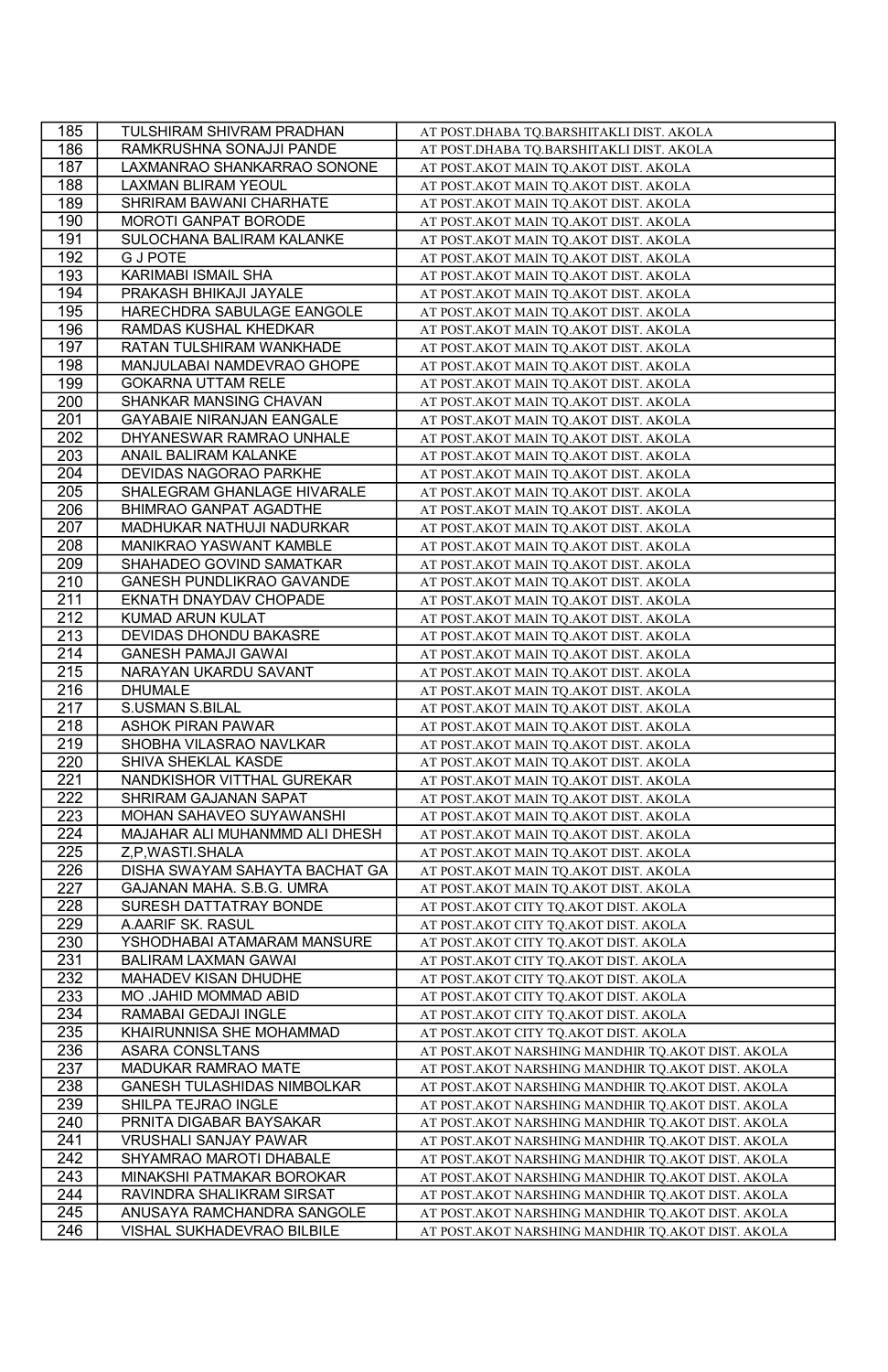| 247        | NANDKISHOR VSHVANATH GANGANE                        | AT POST. SAVARA TQ.AKOT DIST. AKOLA                                                     |
|------------|-----------------------------------------------------|-----------------------------------------------------------------------------------------|
| 248        | DEVIDAS VYANKATRAO KHED                             | AT POST. SAVARA TQ.AKOT DIST. AKOLA                                                     |
| 249        | BHAGAWAN TUKARAM FUKAT                              | AT POST. SAVARA TQ.AKOT DIST. AKOLA                                                     |
| 250        | PRIYA SHANKARRAO CHAUDHARI                          | AT POST. SAVARA TQ.AKOT DIST. AKOLA                                                     |
| 251        | BANUTAI SAHMRAO DHANDE                              | AT POST. SAVARA TQ.AKOT DIST. AKOLA                                                     |
| 252        | <b>GANESH U CHAUDHARI</b>                           | AT POST. SAVARA TQ.AKOT DIST. AKOLA                                                     |
| 253        | SHANKAR PANDHARI ABGAD                              | AT POST. RAUNDALA TO.AKOT DIST. AKOLA                                                   |
| 254        | SONA R TELGOTE                                      | AT POST. RAUNDALA TQ.AKOT DIST. AKOLA                                                   |
| 255        | CHATRAPATI BCG PATSUL                               | AT POST. RAUNDALA TQ.AKOT DIST. AKOLA                                                   |
| 256        | RAMRAO PANDURANG VIKHE                              | AT POST. CHOHOTTA BAZAR TQ.AKOT DIST. AKOLA                                             |
| 257        | SAMADHAN MAHADEO KHOLE                              | AT POST. CHOHOTTA BAZAR TQ.AKOT DIST. AKOLA                                             |
| 258        | <b>GAUTAM KISAN PAKHARE</b>                         | AT POST. CHOHOTTA BAZAR TQ.AKOT DIST. AKOLA                                             |
| 259        | NAJUKRAO NARAYANRAO ADHE                            | AT POST. CHOHOTTA BAZAR TO.AKOT DIST. AKOLA                                             |
| 260        | RAMESHWER BALIRAM MONDOKAR                          | AT POST. CHOHOTTA BAZAR TQ.AKOT DIST. AKOLA                                             |
| 261        | AATMARAM NARAYAN BHARGADE                           | AT POST. CHOHOTTA BAZAR TQ.AKOT DIST. AKOLA                                             |
| 262        | DNYANDEO MOTIRAM ANDHARE                            | AT POST. CHOHOTTA BAZAR TQ.AKOT DIST. AKOLA                                             |
| 263        | SRIKRUSHNA GAJENDRA AADHE                           | AT POST. CHOHOTTA BAZAR TQ.AKOT DIST. AKOLA                                             |
| 264        | SANJAY DAULATRAO PETE                               | AT POST. CHOHOTTA BAZAR TQ.AKOT DIST. AKOLA                                             |
| 265        | <b>JANRAO MOTIRAM ATHAWALE</b>                      | AT POST. CHOHOTTA BAZAR TQ.AKOT DIST. AKOLA                                             |
| 266        | MANDA SHANKARAO CHIPDE                              | AT POST. CHOHOTTA BAZAR TO.AKOT DIST. AKOLA                                             |
| 267        | RAJENDRA BHIMRAO GAWANDE                            | AT POST. CHOHOTTA BAZAR TQ.AKOT DIST. AKOLA                                             |
| 268        | DNYANESHWAR BALIRAM BUNDE                           | AT POST. CHOHOTTA BAZAR TO.AKOT DIST. AKOLA                                             |
| 269        | REKHA AJAY SABLE                                    | AT POST. CHOHOTTA BAZAR TQ.AKOT DIST. AKOLA                                             |
| 270        | VASUDEO BHAGWAN GAVALI                              | AT POST. CHOHOTTA BAZAR TQ.AKOT DIST. AKOLA                                             |
| 271        | SUHILABAI NARESHRAO GHATALE                         | AT POST. CHOHOTTA BAZAR TQ.AKOT DIST. AKOLA                                             |
| 272        | GAUKARNA TULSHIRAM PADOLE                           | AT POST. WARUL JAULKHA TQ.AKOT DIST. AKOLA                                              |
| 273        | SHOBHA SITARAM KAVARE                               | AT POST. AKOLKHED TQ.AKOT DIST. AKOLA                                                   |
| 274        | <b>TULSHIRAM RAGHOJI TADE</b>                       | AT POST. AKOLKHED TQ.AKOT DIST. AKOLA                                                   |
| 275        | NARAYAN RAMCHANDRA KEDAR                            | AT POST. AKOLKHED TQ.AKOT DIST. AKOLA                                                   |
| 276        | S.GADAGE BABA G SM A KHED                           | AT POST. AKOLKHED TQ.AKOT DIST. AKOLA                                                   |
| 277        | <b>TULSABAI AVAGHAD GHOSLE</b>                      | AT POST. AKOLKHED TQ.AKOT DIST. AKOLA                                                   |
| 278        | NEHARU YUVA AMBODA                                  | AT POST. AKOLKHED TQ.AKOT DIST. AKOLA                                                   |
| 279        | MAHENDRA SHRIKRUSHNA KITAKE                         | AT POST. AKOLKHED TQ.AKOT DIST. AKOLA                                                   |
| 280        | PURUSHOTAM VISHVNATH GAVANDE                        | AT POST. KUTASA TQ.AKOT DIST. AKOLA                                                     |
| 281        | SK AFZAL SK MAHEBOOB                                | AT POST. KUTASA TQ.AKOT DIST. AKOLA                                                     |
| 282        | SHYAM RAMKRUSHNA BOPTE                              | AT POST. KUTASA TQ.AKOT DIST. AKOLA                                                     |
| 283        | RAMESH VITHAL GORDE                                 | AT POST.MUNDGAON TQ.AKOT DIST. AKOLA                                                    |
| 284        | SHARAD DINKAR WAGH                                  | AT POST.MUNDGAON TQ.AKOT DIST. AKOLA                                                    |
| 285        | LILA B WANKHADE                                     | AT POST.MUNDGAON TQ.AKOT DIST. AKOLA                                                    |
| 286        | SHITAL ARUN BANEKAR                                 | AT POST.MUNDGAON TQ.AKOT DIST. AKOLA                                                    |
| 287        |                                                     |                                                                                         |
|            | RUPCHAND BALIRAM MARKE                              | AT POST.TELHARA MAIN TQ.TELHARA DIST. AKOLA                                             |
| 288        | RAJARAM BADIRAM MORI                                | AT POST.TELHARA MAIN TQ.TELHARA DIST. AKOLA                                             |
| 289        | <b>BABHULAKAR</b>                                   | AT POST.TELHARA MAIN TQ.TELHARA DIST. AKOLA                                             |
| 290        | SSHRIKRUSHNA NAMDEO AKHARE                          | AT POST.TELHARA MAIN TQ.TELHARA DIST. AKOLA                                             |
| 291        | NILAKANTH SHESHRAO DAHI                             | AT POST.TELHARA MAIN TQ.TELHARA DIST. AKOLA                                             |
| 292        | SURESH MAHADEV INGLE                                | AT POST.TELHARA MAIN TQ.TELHARA DIST. AKOLA                                             |
| 293        | JANKIRAM LALJI KUKADE                               | AT POST.TELHARA MAIN TQ.TELHARA DIST. AKOLA                                             |
| 294        | JITENDRA SAMADAN DAMODAHR                           | AT POST.TELHARA MAIN TQ.TELHARA DIST. AKOLA                                             |
| 295        | MAHADEV TOTARM KHANDERAO                            | AT POST.TELHARA MAIN TQ.TELHARA DIST. AKOLA                                             |
| 296        | YAMUNABAI DEVIDAS UPADHE                            | AT POST.TELHARA MAIN TQ.TELHARA DIST. AKOLA                                             |
| 297        | SHYAMKANT SAKHARAM SONIKAR                          | AT POST.TELHARA MAIN TQ.TELHARA DIST. AKOLA                                             |
| 298        | PARVATABAI NARAYANRAO BIHADE                        | AT POST.TELHARA MAIN TQ.TELHARA DIST. AKOLA                                             |
| 299        | RUKHAMABAI KISNRAO DANE                             | AT POST.TELHARA MAIN TQ.TELHARA DIST. AKOLA                                             |
| 300        | MUKINDA HARIBHAU BHISE                              | AT POST.TELHARA MAIN TO.TELHARA DIST. AKOLA                                             |
| 301        | TAHER EMARAN AHAMAD MO. RIYAJO                      | AT POST.TELHARA MAIN TQ.TELHARA DIST. AKOLA                                             |
| 302        | BHIMRAO SHEBAJI WANKHADE                            | AT POST.TELHARA MAIN TQ.TELHARA DIST. AKOLA                                             |
| 303        | NANDKISHOR SOPAN KUKADE                             | AT POST.TELHARA MAIN TQ.TELHARA DIST. AKOLA                                             |
| 304        | ARUNA RAMRAO WAGH                                   | AT POST.TELHARA MAIN TQ.TELHARA DIST. AKOLA                                             |
| 305        | JANUJI JAMA DAMODAR                                 | AT POST.TELHARA MAIN TQ.TELHARA DIST. AKOLA                                             |
| 306        | DILIP RAMGOPAL TAPADIYA                             | AT POST.TELHARA CITY TQ.TELHARA DIST. AKOLA                                             |
| 307<br>308 | NITIN SHYAMRAO TIBOLE<br>GR JIVAN SU NIDHI DONDA BZ | AT POST.TELHARA CITY TQ.TELHARA DIST. AKOLA<br>AT POST.HIWARKHED TQ.TELHARA DIST. AKOLA |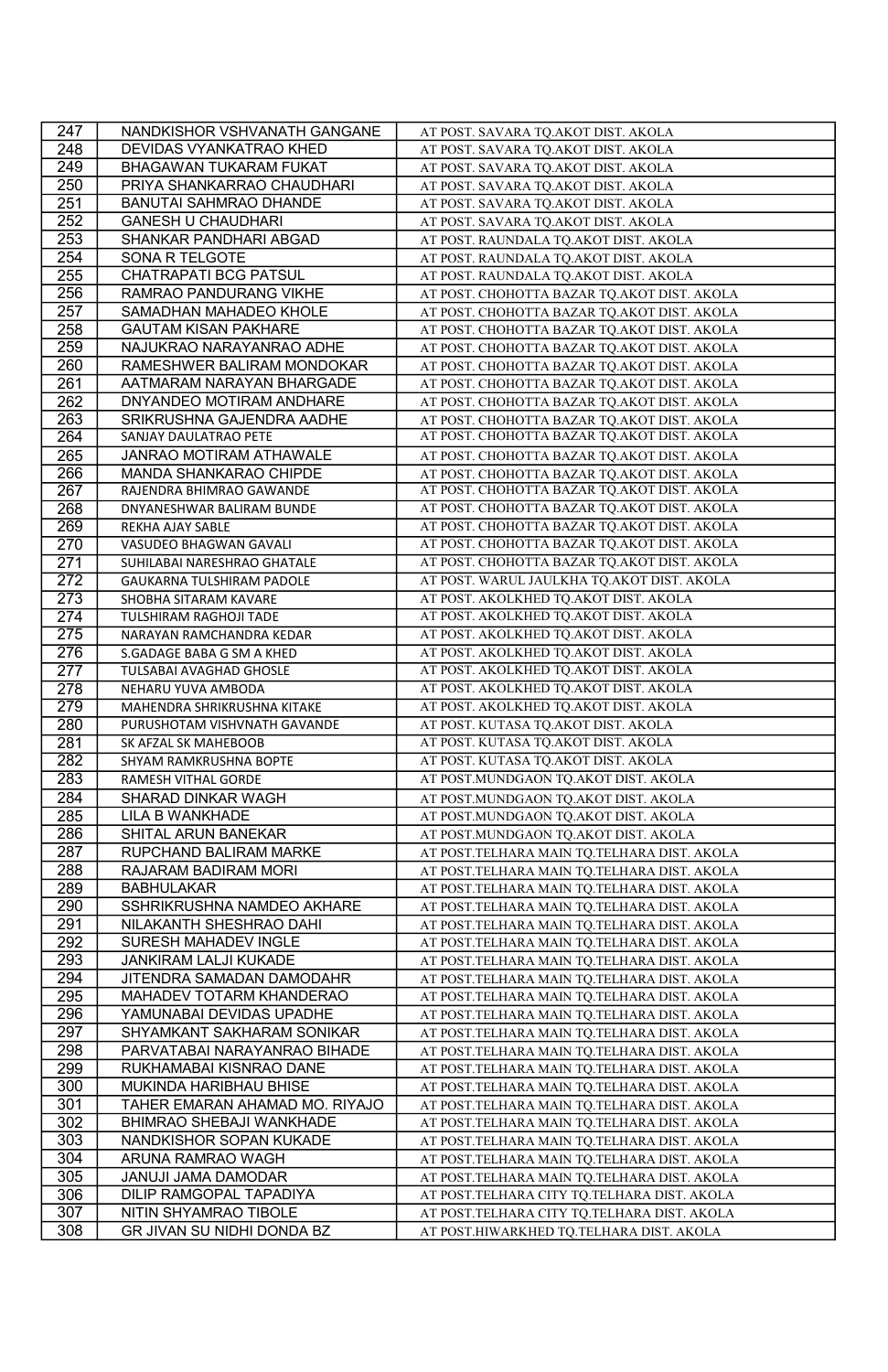| 309              | PRABHAKAR DRUSHNRAO BAHAKAR                       | AT POST.HIWARKHED TQ.TELHARA DIST. AKOLA                                       |
|------------------|---------------------------------------------------|--------------------------------------------------------------------------------|
| 310              | BADSHABI SHIROJODDIN                              | AT POST.HIWARKHED TQ.TELHARA DIST. AKOLA                                       |
| 311              | MO. AYYAJ MO. AYUB                                | AT POST.HIWARKHED TQ.TELHARA DIST. AKOLA                                       |
| 312              | NAIMODDIN SH. DIWAN                               | AT POST.HIWARKHED TQ.TELHARA DIST. AKOLA                                       |
| $\overline{313}$ | JAYOTI SANJAY GAWATE                              | AT POST.HIWARKHED TQ.TELHARA DIST. AKOLA                                       |
| 314              | <b>GAJANAN PARVAT KATE</b>                        | AT POST.HIWARKHED TQ.TELHARA DIST. AKOLA                                       |
| 315              | MAHADEO MOTIRAM GAWALI                            | AT POST.HIWARKHED TQ.TELHARA DIST. AKOLA                                       |
| 316              | ASHEFABI GAFURKHA                                 | AT POST.HIWARKHED TQ.TELHARA DIST. AKOLA                                       |
| 317              | MITHARAM KASHIRAM MAWASHE                         | AT POST.HIWARKHED TQ.TELHARA DIST. AKOLA                                       |
| 318              | SHIWKUMAR SHANTILAL JAMBADE                       | AT POST.HIWARKHED TQ.TELHARA DIST. AKOLA                                       |
| 319              | RAMAKISAN MANGAL MAWASHE                          | AT POST.HIWARKHED TQ.TELHARA DIST. AKOLA                                       |
| 320              | TUKARAM VISHANU GAWATE                            | AT POST.HIWARKHED TQ.TELHARA DIST. AKOLA                                       |
| 321              | SUBHASH MOTILAL KASOTE                            | AT POST.HIWARKHED TQ.TELHARA DIST. AKOLA                                       |
| 322              | VIJAYKUMAR SHANTILAL JAMBHALE                     | AT POST.HIWARKHED TQ.TELHARA DIST. AKOLA                                       |
| 323              | BAKUBAI LAXMAN DHURDE                             | AT POST.DANAPUR TQ.TELHARA DIST. AKOLA                                         |
| 324              | ALISHANBI SHE CHAND                               | AT POST.DANAPUR TQ.TELHARA DIST. AKOLA                                         |
| 325              | DHONDU SATU GITE                                  | AT POST.BELKHED TQ.TELHARA DIST. AKOLA                                         |
| 326              | SAMPAT GANUJI NADNE                               | AT POST. AADSUL TQ. TELHARA DIST. AKOLA                                        |
| 327              | HARIBHAO WAMAN VAKODE                             | AT POST.AADSUL TQ.TELHARA DIST. AKOLA                                          |
| 328              | RAMADAS DNYANADEV MALI                            | AT POST.AADSUL TQ.TELHARA DIST. AKOLA                                          |
| 329              | SANTOSH ANANDARAO WANKHADE                        | AT POST. AADSUL TQ. TELHARA DIST. AKOLA                                        |
| 330              | JAYKISAN BCG HANWADI                              | AT POST.AADSUL TQ.TELHARA DIST. AKOLA                                          |
| 331              | PUNDLIK HARIBHAU GIRHE                            | AT POST.ADGAON TQ.TELHARA DIST. AKOLA                                          |
| 332              | AVIN SHYAMRAO GAVAI                               | AT POST.ADGAON TQ.TELHARA DIST. AKOLA                                          |
| 333              | JAGDEV SHIVRAM GAVAI                              | AT POST.ADGAON TQ.TELHARA DIST. AKOLA                                          |
| 334              | PRAFUL PRALHAD SAPKAL                             | AT POST.ADGAON TQ.TELHARA DIST. AKOLA                                          |
| 335              | VISHRAM JAYRAM GAWAI                              |                                                                                |
| 336              | MOHAMMAD AZMAT ABDUL TAQDEER                      | AT POST.ADGAON TQ.TELHARA DIST. AKOLA                                          |
|                  |                                                   | AT POST.ADGAON TQ.TELHARA DIST. AKOLA                                          |
| 337              | PADMA MAHADEV KHANDERAO                           | AT POST.ADGAON TQ.TELHARA DIST. AKOLA                                          |
| 338<br>339       | PRAVIN SHAHADEV MESHRAM<br>YAKNATH GAJANAN METKAR | AT POST.ADGAON TQ.TELHARA DIST. AKOLA                                          |
| 340              | VIJAY NAGORAO KHIRODKAR                           | AT POST.ADGAON TQ.TELHARA DIST. AKOLA<br>AT POST.ADGAON TQ.TELHARA DIST. AKOLA |
|                  |                                                   |                                                                                |
|                  |                                                   |                                                                                |
| 341              | VIJAY SHANKAR NARAJE                              | AT POST.ADGAON TQ.TELHARA DIST. AKOLA                                          |
| $\overline{342}$ | SABUDIN SHAIKH ABDULLA                            | AT POST.BALAPUR TQ.BALAPUR DIST. AKOLA                                         |
| 343              | BHAGVANDAS GAJPPA CHAHURIYA                       | AT POST.BALAPUR TQ.BALAPUR DIST. AKOLA                                         |
| 344              | VASANTA MANGAL CHAHURIYA                          | AT POST.BALAPUR TO.BALAPUR DIST. AKOLA                                         |
| 345              | SAID KHA KALEKHA                                  | AT POST.BALAPUR TQ.BALAPUR DIST. AKOLA                                         |
| 346              | SAHEBRAO GANPAT WANKHADE                          | AT POST.BALAPUR TQ.BALAPUR DIST. AKOLA                                         |
| 347              | ANIL TUKARAM RATHOD                               | AT POST.BALAPUR TQ.BALAPUR DIST. AKOLA                                         |
| 348              | REKHA SANTOSH DIWANALE                            | AT POST.BALAPUR TQ.BALAPUR DIST. AKOLA                                         |
| 349              | SANJY RAMBHAUAPPA TAKEKAR                         | AT POST.BALAPUR TQ.BALAPUR DIST. AKOLA                                         |
| 350              | MIRABAI RAMRAO MEISNE                             | AT POST.BALAPUR TQ.BALAPUR DIST. AKOLA                                         |
| 351              | <b>GYANADEV SUKHDEV WANKHADE</b>                  | AT POST.BALAPUR TO.BALAPUR DIST. AKOLA                                         |
| 352              | PADMABAI JVAHARLAL SHAH                           | AT POST.BALAPUR TQ.BALAPUR DIST. AKOLA                                         |
| 353              | VAISHALI RAMLAL MALI                              | AT POST.BALAPUR TQ.BALAPUR DIST. AKOLA                                         |
| 354              | SANGHAPAL ASHOK SIRSAT                            | AT POST.BALAPUR TQ.BALAPUR DIST. AKOLA                                         |
| 355              | HASINA BI SK J ABBAS                              | AT POST.BALAPUR TQ.BALAPUR DIST. AKOLA                                         |
| 356              | <b>BHRT DAGLU HATOLE</b>                          | AT POST.BALAPUR TQ.BALAPUR DIST. AKOLA                                         |
| 357              | KARUNA MOTIRAM WHANKHADE                          | AT POST.BALAPUR TQ.BALAPUR DIST. AKOLA                                         |
| 358              | SAU PRAMILA RAMDAS SONTAKKE                       | AT POST.BALAPUR TQ.BALAPUR DIST. AKOLA                                         |
| 359              | ADH.SACHIV.GRA.S.P.P.SAMITI.                      | AT POST.BALAPUR TQ.BALAPUR DIST. AKOLA                                         |
| 360              | SANTOSH SHRIKRISHNA CHIKTE                        | AT POST.URAL TQ.BALAPUR DIST. AKOLA                                            |
| 361              | RATNAKALA BAPURAO HAGE                            | AT POST.URAL TQ.BALAPUR DIST. AKOLA                                            |
| 362              | TRAMBAK PUNDLIK KHETKAR                           | AT POST.URAL TQ.BALAPUR DIST. AKOLA                                            |
| 363              | SUDHAKAR MAHADEV BORKAR                           | AT POST.URAL TQ.BALAPUR DIST. AKOLA                                            |
| 364              | JANARDHAN RAKRUSHNA TALE                          | AT POST.URAL TQ.BALAPUR DIST. AKOLA                                            |
| 365              | RAJESH DIGAMBER UMALE                             | AT POST.URAL TQ.BALAPUR DIST. AKOLA                                            |
| 366              | TRIGUNABAI DEVRAO INGALE                          | AT POST.URAL TQ.BALAPUR DIST. AKOLA                                            |
| 367              | KOKILA GAJANAN PAKHARE                            | AT POST.URAL TQ.BALAPUR DIST. AKOLA                                            |
| 368              | RAJESH NARAYAN WAKODE                             | AT POST.URAL TQ.BALAPUR DIST. AKOLA                                            |
| 369<br>370       | VARSHA MAROTI INGLE<br>GITABAI MAROTI INGLE       | AT POST.URAL TQ.BALAPUR DIST. AKOLA<br>AT POST.URAL TQ.BALAPUR DIST. AKOLA     |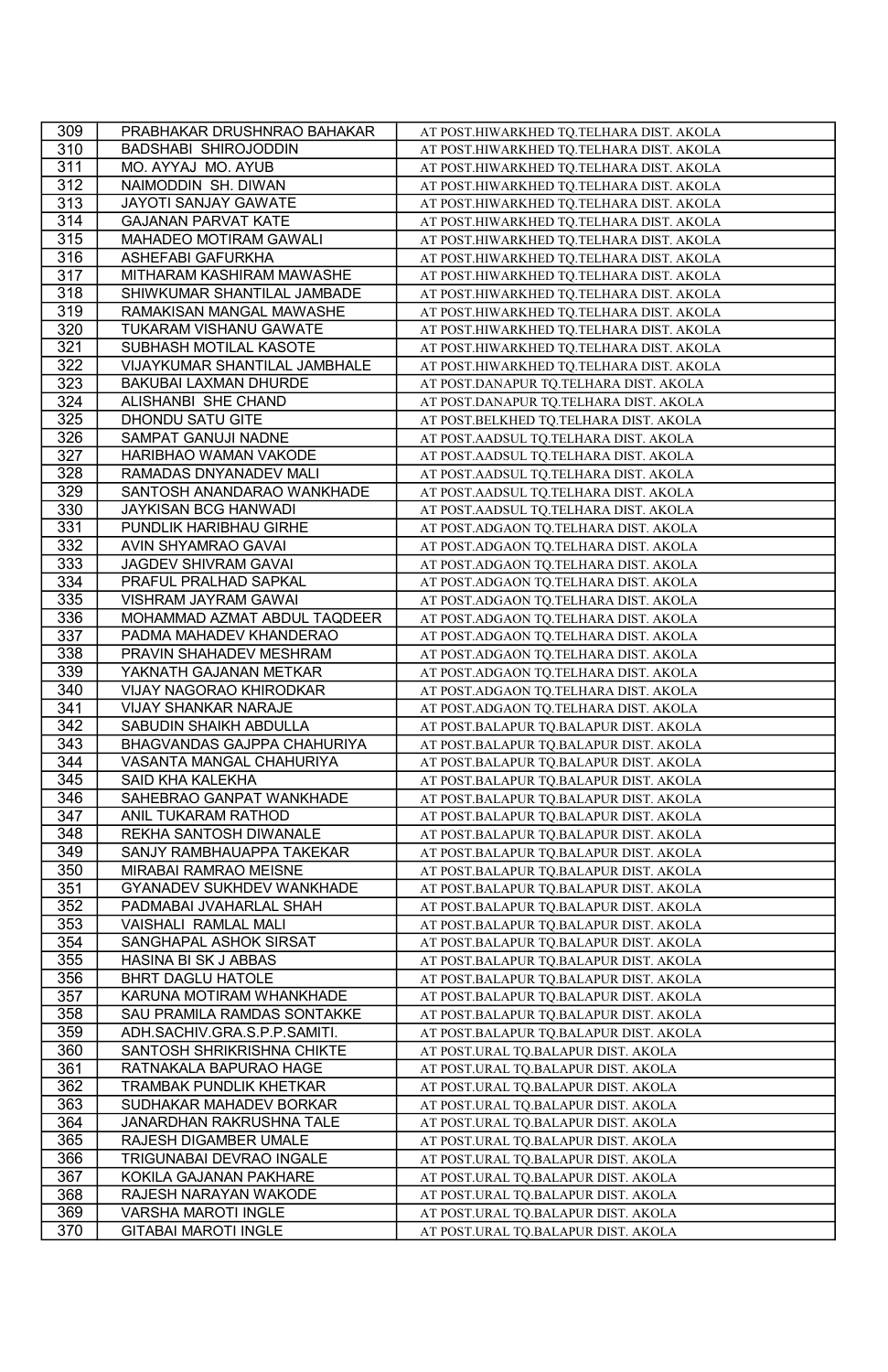| 371              | RATAN RAJARAM SAIBAL          | AT POST.URAL TQ.BALAPUR DIST. AKOLA               |
|------------------|-------------------------------|---------------------------------------------------|
| 372              | RUPALI GAJANAN RODE           | AT POST.URAL TQ.BALAPUR DIST. AKOLA               |
| 373              | YUVA SHETKAR SAMUH GAT        | AT POST.URAL TQ.BALAPUR DIST. AKOLA               |
| 374              | BHIMRAO KOLASHIRAM INGLE      | AT POST. WADEGAON TQ.BALAPUR DIST. AKOLA          |
| $\overline{375}$ | SANGITA BHAGAVAN HARIMKAR     | AT POST. WADEGAON TQ.BALAPUR DIST. AKOLA          |
| 376              | ROSHANI PARVATRAO POHARKAR    | AT POST. WADEGAON TQ.BALAPUR DIST. AKOLA          |
| $\overline{377}$ | RAJKUMAR RAJARAM GAVAI        | AT POST. WADEGAON TQ.BALAPUR DIST. AKOLA          |
| 378              | SAKHUBAI SHANKAR GOLE         | AT POST. WADEGAON TQ.BALAPUR DIST. AKOLA          |
| 379              | SANJAY RAMBHAU GAWHANDE       | AT POST. WADEGAON TQ.BALAPUR DIST. AKOLA          |
| 380              | SATISH SHALIGRAM KATONE       | AT POST. WADEGAON TQ.BALAPUR DIST. AKOLA          |
| 381              | SUGAT NIRANJAN TAYDE.         | AT POST. WADEGAON TQ.BALAPUR DIST. AKOLA          |
| 382              | SNT TUKARAM SW SAH BACHAT GAT | AT POST. WADEGAON TQ.BALAPUR DIST. AKOLA          |
| 383              | AHILYA MAHILA BACHAT GAT      | AT POST. WADEGAON TQ.BALAPUR DIST. AKOLA          |
| 384              | MARATHA DUD UTP SANS          | AT POST. WADEGAON TQ.BALAPUR DIST. AKOLA          |
| 385              | TEJRAO TANAJI GHYARE          | AT POST.NIMBA TQ.BALAPUR DIST. AKOLA              |
| 386              | GAJANAN JAGDEV VARALE         | AT POST.NIMBA TQ.BALAPUR DIST. AKOLA              |
| 387              | ANJANABAI KISAN KARALE        | AT POST.NIMBA TQ.BALAPUR DIST. AKOLA              |
| 388              | VIMAL PUNJAJI BHAGAT          | AT POST.NIMBA TQ.BALAPUR DIST. AKOLA              |
| 389              | ALKA DATTRAY GIRHE            | AT POST.NIMBA TQ.BALAPUR DIST. AKOLA              |
| 390              | SHUBHANGI AJABRAO WAKADE      | AT POST.NIMBA TQ.BALAPUR DIST. AKOLA              |
| 391              | MAHADEO MANAJI ADAKANE        | AT POST.PARAS TQ.BALAPUR DIST. AKOLA              |
| 392              | ANIL SOMNATH KALASH           | AT POST.PARAS TQ.BALAPUR DIST. AKOLA              |
| 393              | RAMESHWAR RAMDAS LANDE        | AT POST.PARAS TQ.BALAPUR DIST. AKOLA              |
| 394              | KAVITA DINKAR SARNAIK         | AT POST.PARAS TQ.BALAPUR DIST. AKOLA              |
| 395              | URMILA NILKHANTH WANKHADE     | AT POST.PARAS TQ.BALAPUR DIST. AKOLA              |
| 396              | PRAMILA RAMDHAN LOD           | AT POST.PARAS TQ.BALAPUR DIST. AKOLA              |
| 397              | ANIL NATHTHUJI WADEKAR        | AT POST.HATRUN TQ.BALAPUR DIST. AKOLA             |
| 398              | BHARAT BHASKAR SUSAR          | AT POST.HATRUN TQ.BALAPUR DIST. AKOLA             |
| 399              | SHALIGRAM BALIRAM LANDE       | AT POST. VYALA TQ. BALAPUR DIST. AKOLA            |
| 400              | SUNIL PRALHAD ADCHULE         | AT POST. VYALA TQ. BALAPUR DIST. AKOLA            |
| 401              | DAYARAM KRUSHNAJI SOLNKE      | AT POST. VYALA TQ.BALAPUR DIST. AKOLA             |
| 402              | JAGDEO MAHADEO KATRE          | AT POST. VYALA TQ. BALAPUR DIST. AKOLA            |
| 403              | <b>UR</b>                     | AT POST.PATUR TQ.PATUR DIST. AKOLA                |
| 404              | ADDH.BHAGYO.BAHU.S.P.MANDAL   | AT POST.PATUR TQ.PATUR DIST. AKOLA                |
| 405              | V R GALANDE                   | AT POST.PATUR TQ.PATUR DIST. AKOLA                |
| 406              | DIGAMBAR VIKRAM INGLE         | AT POST.PATUR TQ.PATUR DIST. AKOLA                |
| 407              | KUSUM HARCHAND CHAVAN         | AT POST.PATUR TQ.PATUR DIST. AKOLA                |
| 408              | SRIKRUSHNA NARAYAN WAGHMARE   | AT POST.PATUR TQ.PATUR DIST. AKOLA                |
| 409              | SHALUBAI PRADIP KHANDARE      | AT POST.PATUR TQ.PATUR DIST. AKOLA                |
| 410              | SRIDHAR RAJARAM FULARI        | AT POST.PATUR TQ.PATUR DIST. AKOLA                |
| 411              | FARIDABI MO. ANSAR            | AT POST.PATUR TQ.PATUR DIST. AKOLA                |
| 412              | ARIFKHAN ALAMGIRKHAN          | AT POST.PATUR TQ.PATUR DIST. AKOLA                |
| 413              | DIGAMBAR LAXMAN BHARADI       | AT POST.PATUR TQ.PATUR DIST. AKOLA                |
| 414              | ASHOK TULSHIRAM WAGH          | AT POST.CHANNI TQ.PATUR DIST. AKOLA               |
| 415              | KISAN GANPAT JADHAV           | AT POST.CHANNI TQ.PATUR DIST. AKOLA               |
| 416              | ASHOK M DESHMUKH              | AT POST.CHANNI TQ.PATUR DIST. AKOLA               |
| 417              | <b>GAYABAI L CHIPADE</b>      | AT POST.CHANNI TQ.PATUR DIST. AKOLA               |
| 418              | MALABAI NANDLAL AADE          | AT POST.CHANNI TQ.PATUR DIST. AKOLA               |
| 419              | DIPAK OMPRAKASH MESHRE        | AT POST.CHANNI TQ.PATUR DIST. AKOLA               |
| 420              | PANCHASIL M BGAT MALSUR       | AT POST.CHANNI TQ.PATUR DIST. AKOLA               |
| 421              | K S RAKHONDE                  | AT POST. AALEGAO TQ. PATUR DIST. AKOLA            |
| 422              | SHETKARI SAH KHA-VIK PATUR    | AT POST.VIWARA BHABULGAON TQ.PATUR DIST. AKOLA    |
| 423              | <b>NARESH RAOJI KHAKARE</b>   | AT POST.SASTI TQ.PATUR DIST. AKOLA                |
| 424              | S.MUKHTAR S.RASUL             | AT POST.SASTI TQ.PATUR DIST. AKOLA                |
| 425              | TUSABHAI P KANDARE            | AT POST.SASTI TQ.PATUR DIST. AKOLA                |
| 426              | A V DESHMUKH                  | AT POST.MURTIZAPUR MAIN TQ.MURTIZAPUR DIST. AKOLA |
| 427              | SUSHILA TRABAKARAO HAJARI     | AT POST.MURTIZAPUR MAIN TQ.MURTIZAPUR DIST. AKOLA |
| 428              | AJABRAO AMRUTRAO MUGAL        | AT POST.MURTIZAPUR MAIN TQ.MURTIZAPUR DIST. AKOLA |
| 429              | UMESH VASNTAV THAKARE         | AT POST.MURTIZAPUR MAIN TQ.MURTIZAPUR DIST. AKOLA |
| 430              | PANJAB NIWAJI SAVALE          | AT POST.MURTIZAPUR MAIN TQ.MURTIZAPUR DIST. AKOLA |
| 431              | MANOHAR MAHADEV RAUT          | AT POST.MURTIZAPUR MAIN TQ.MURTIZAPUR DIST. AKOLA |
| 432              | PARVTABAI RAMKURSHAN ANBHORE  | AT POST.MURTIZAPUR MAIN TQ.MURTIZAPUR DIST. AKOLA |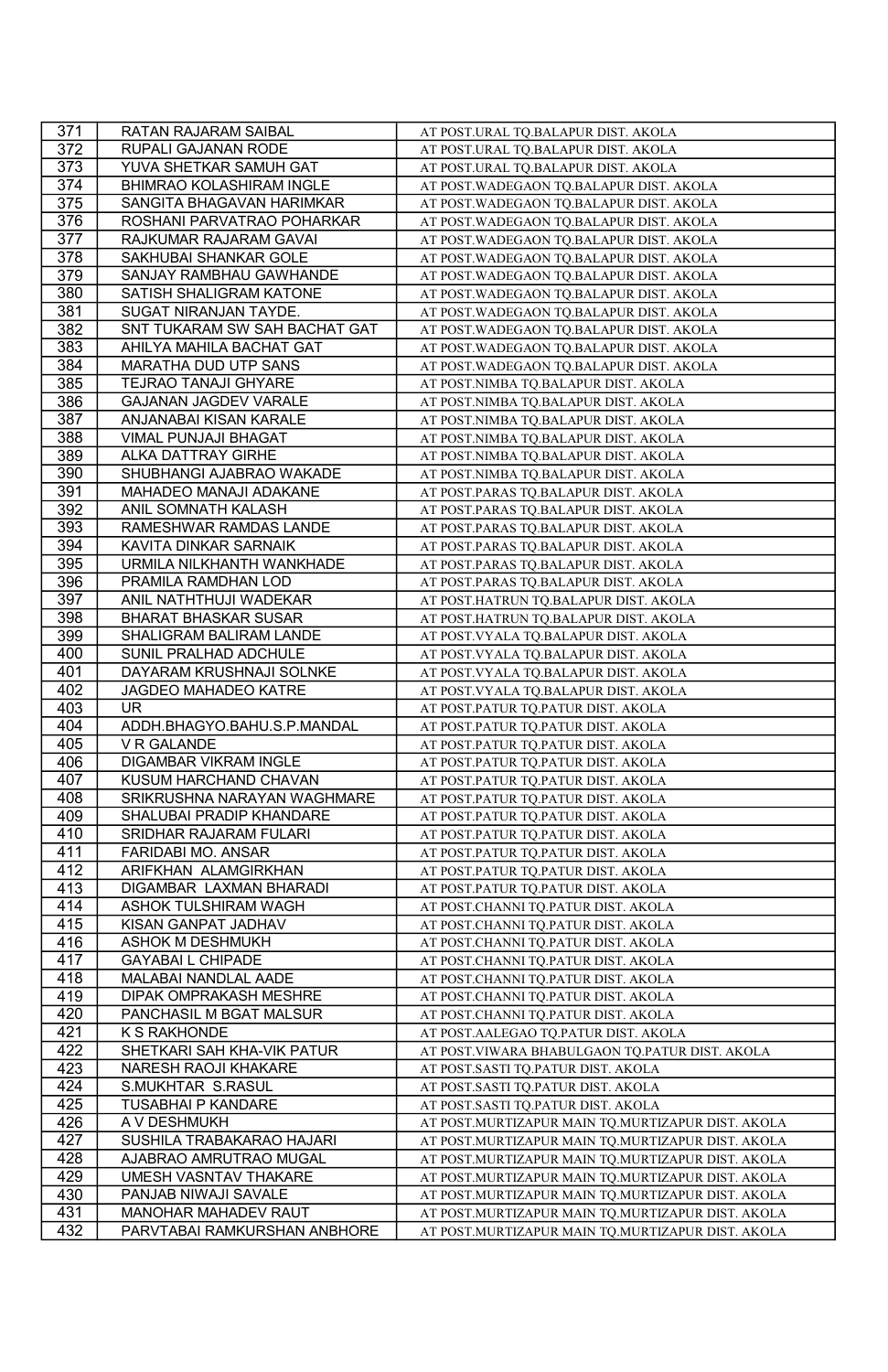| 433        | WANKHADE                               | AT POST.MURTIZAPUR MAIN TQ.MURTIZAPUR DIST. AKOLA |
|------------|----------------------------------------|---------------------------------------------------|
| 434        | <b>GANESH AATMHARAM SHRIVAS</b>        | AT POST.MURTIZAPUR MAIN TQ.MURTIZAPUR DIST. AKOLA |
| 435        | ANITA GANESH INGALE                    | AT POST.MURTIZAPUR MAIN TQ.MURTIZAPUR DIST. AKOLA |
| 436        | CHITRA UTTAMRAO SATINGE                | AT POST.MURTIZAPUR MAIN TQ.MURTIZAPUR DIST. AKOLA |
| 437        | ANJUM BANO MO.HUSEN SHEKH              | AT POST.MURTIZAPUR MAIN TQ.MURTIZAPUR DIST. AKOLA |
| 438        | VIMLABAI KANHAIYALAL GUPTA             | AT POST.MURTIZAPUR MAIN TQ.MURTIZAPUR DIST. AKOLA |
| 439        | SANJAY HARIBHAU KAVATKAR               | AT POST.MURTIZAPUR MAIN TQ.MURTIZAPUR DIST. AKOLA |
| 440        | RAM MADHAVARAV WANKHADE                | AT POST.MURTIZAPUR MAIN TQ.MURTIZAPUR DIST. AKOLA |
| 441        | ADARSHA GAON VIKAS SAMITI, HIR         | AT POST.MURTIZAPUR MAIN TQ.MURTIZAPUR DIST. AKOLA |
| 442        | <b>GRAMPANCHAYAT BORTA</b>             | AT POST.MURTIZAPUR MAIN TQ.MURTIZAPUR DIST. AKOLA |
| 443        | MAYAVTI MAHILA S.S.B.GAT               | AT POST.MURTIZAPUR MAIN TQ.MURTIZAPUR DIST. AKOLA |
| 444        | SANTAJI S.S.B.GAT                      | AT POST.MURTIZAPUR MAIN TQ.MURTIZAPUR DIST. AKOLA |
| 445        | TULJABHAVANI D.U.SAHKARI SANST         | AT POST.MURTIZAPUR MAIN TQ.MURTIZAPUR DIST. AKOLA |
| 446        | LILABAI BALIRAM KHANDARE               | <b>AKOLA</b>                                      |
| 447        | MOHAMAD JAVED M YUSUF                  | <b>AKOLA</b>                                      |
| 448        | <b>MANIK R PAWAR</b>                   | <b>AKOLA</b>                                      |
| 449        | RAMABAI GAJANAN MILAKE                 | <b>AKOLA</b>                                      |
| 450        | RAVIKUMAR L KAITHWAS                   | <b>AKOLA</b>                                      |
| 451        | SONABAI MAHADEV KHARPKAR               | <b>AKOLA</b>                                      |
| 452        | ADHYAKSHA B MA MA KA GOREGAON          | <b>AKOLA</b>                                      |
| 453        | RAVSAHEB K MANKAR                      | AT POST.MURTIZAPUR CITY TQ.MURTIZAPUR DIST. AKOLA |
| 454        | SHOBABAI NAMDEVRAO PHUKE               | AT POST.MURTIZAPUR CITY TQ.MURTIZAPUR DIST. AKOLA |
| 455        | SHANTABAI WAMAN SHIRTALE               |                                                   |
|            |                                        | AT POST.MURTIZAPUR CITY TQ.MURTIZAPUR DIST. AKOLA |
| 456        | SUNIL GOVINDA TYADE                    | AT POST.MURTIZAPUR CITY TQ.MURTIZAPUR DIST. AKOLA |
| 457        | SUNIL MADHUKAR MONDHE                  | AT POST.MURTIZAPUR CITY TQ.MURTIZAPUR DIST. AKOLA |
| 458        | PARVAT CHAMPAT WANKHADE                | AT POST.MURTIZAPUR CITY TQ.MURTIZAPUR DIST. AKOLA |
| 459        | SUBHADRABAI BALIRAM JAMNIK             | AT POST.MURTIZAPUR CITY TQ.MURTIZAPUR DIST. AKOLA |
| 460        | HABIMODDIN MOHIMODDIN                  | AT POST.MURTIZAPUR CITY TQ.MURTIZAPUR DIST. AKOLA |
| 461        | PANJAB YASHAVANTRAO SARDAR             | AT POST.MURTIZAPUR CITY TQ.MURTIZAPUR DIST. AKOLA |
| 462        | <b>GUNAVANT N JAYALE</b>               | AT POST.MURTIZAPUR CITY TQ.MURTIZAPUR DIST. AKOLA |
| 463        | BEBINANDA D WANKHADE                   | AT POST.MURTIZAPUR CITY TQ.MURTIZAPUR DIST. AKOLA |
| 464        | ANITA GAJANAN THAKRE                   | AT POST.MURTIZAPUR CITY TQ.MURTIZAPUR DIST. AKOLA |
|            |                                        |                                                   |
| 465        | KU.RAJKANYA NAMDEVRAO RAUT             | AT POST.MURTIZAPUR CITY TQ.MURTIZAPUR DIST. AKOLA |
| 466        | SURYAKRANTI SHT. MA. B.G. KSVI         | AT POST.MURTIZAPUR CITY TQ.MURTIZAPUR DIST. AKOLA |
| 467        | PADMA PRALHAD BHAGWATKAR               | AT POST.MANA TQ.MURTIZAPUR DIST. AKOLA            |
| 468        | SANDIP BHIMRAO WANKHDE                 | AT POST.MANA TQ.MURTIZAPUR DIST. AKOLA            |
| 469        | SANKET DEVKUMAR THAKRE                 | AT POST.MANA TQ.MURTIZAPUR DIST. AKOLA            |
| 470        | RAHUL NARESHRAO KARALE                 | AT POST.MANA TQ.MURTIZAPUR DIST. AKOLA            |
| 471        | SANGEETA DADARAO JAMNIK                | AT POST.MANA TQ.MURTIZAPUR DIST. AKOLA            |
| 472        | RAHIM KHAN HAMID KHAN                  | AT POST.MANA TQ.MURTIZAPUR DIST. AKOLA            |
| 473        | <b>SAGAR ARUN SARDAR</b>               | AT POST.MANA TO.MURTIZAPUR DIST. AKOLA            |
| 474        | <b>TUKARAM HORAJI</b>                  | AT POST.KURUM TQ.MURTIZAPUR DIST. AKOLA           |
| 475        | SHANKAR SAKHARAM KHATEKAR              | AT POST.KURUM TQ.MURTIZAPUR DIST. AKOLA           |
| 476        | KUSHNAJI ZAGUJI EANGALE                | AT POST.KURUM TQ.MURTIZAPUR DIST. AKOLA           |
| 477        | BANDU PURUSHATTAM PANNASE              | AT POST.KURUM TQ.MURTIZAPUR DIST. AKOLA           |
| 478        | SAHADEO SADUJI BHAGAT                  | AT POST.KURUM TQ.MURTIZAPUR DIST. AKOLA           |
| 479        | MAROTI MAHARU KARANDE                  | AT POST.KURUM TO.MURTIZAPUR DIST. AKOLA           |
| 480        | NARMADABAI SUKHDEVRAO THAKARE          | AT POST.KURUM TQ.MURTIZAPUR DIST. AKOLA           |
| 481        | DATTARAJ PUNDALIK UMBARKAR             | AT POST.KURUM TQ.MURTIZAPUR DIST. AKOLA           |
| 482        | AMINABI MAJJI TAKHAN                   | AT POST.KURUM TQ.MURTIZAPUR DIST. AKOLA           |
| 483        | JIJAMATA S S B G KHOLAD                | AT POST.KURUM TQ.MURTIZAPUR DIST. AKOLA           |
| 484        | <b>GRAMIN PANI PUR.&amp;SWACHTA S.</b> | AT POST.KARANJA MAIN.TQ.KARANJA DIST. WASHIM      |
| 485        | SANTOSH JAGANNATH BHOYAR               | AT POST.KARANJA MAIN.TQ.KARANJA DIST. WASHIM      |
| 486        | <b>GANGABAI VISHNU BIJWE</b>           | AT POST.KARANJA MAIN.TQ.KARANJA DIST. WASHIM      |
| 487        | JITENDRA VINAYAKRAO KHANDAGALE         | AT POST.KARANJA MAIN.TQ.KARANJA DIST. WASHIM      |
| 488        | GAJANAN TULSHIRAM GATHEKAR             | AT POST.KARANJA MAIN.TQ.KARANJA DIST. WASHIM      |
| 489        | RAMRKUSHN PANDURANG MODAK              | AT POST.KARANJA MAIN.TQ.KARANJA DIST. WASHIM      |
| 490        | AANDARAO RAGHOJI WANKHADE              | AT POST.KARANJA MAIN.TQ.KARANJA DIST. WASHIM      |
| 491        | TUKARAM SURAYBHAN DONGARAY             | AT POST.KARANJA MAIN.TQ.KARANJA DIST. WASHIM      |
| 492        | CHANDRABHAGA NAMDEV AVTALE             | AT POST.KARANJA MAIN.TQ.KARANJA DIST. WASHIM      |
| 493<br>494 | <b>VL TAYADE</b><br><b>K S THOKANE</b> | AT POST.KARANJA MAIN.TQ.KARANJA DIST. WASHIM      |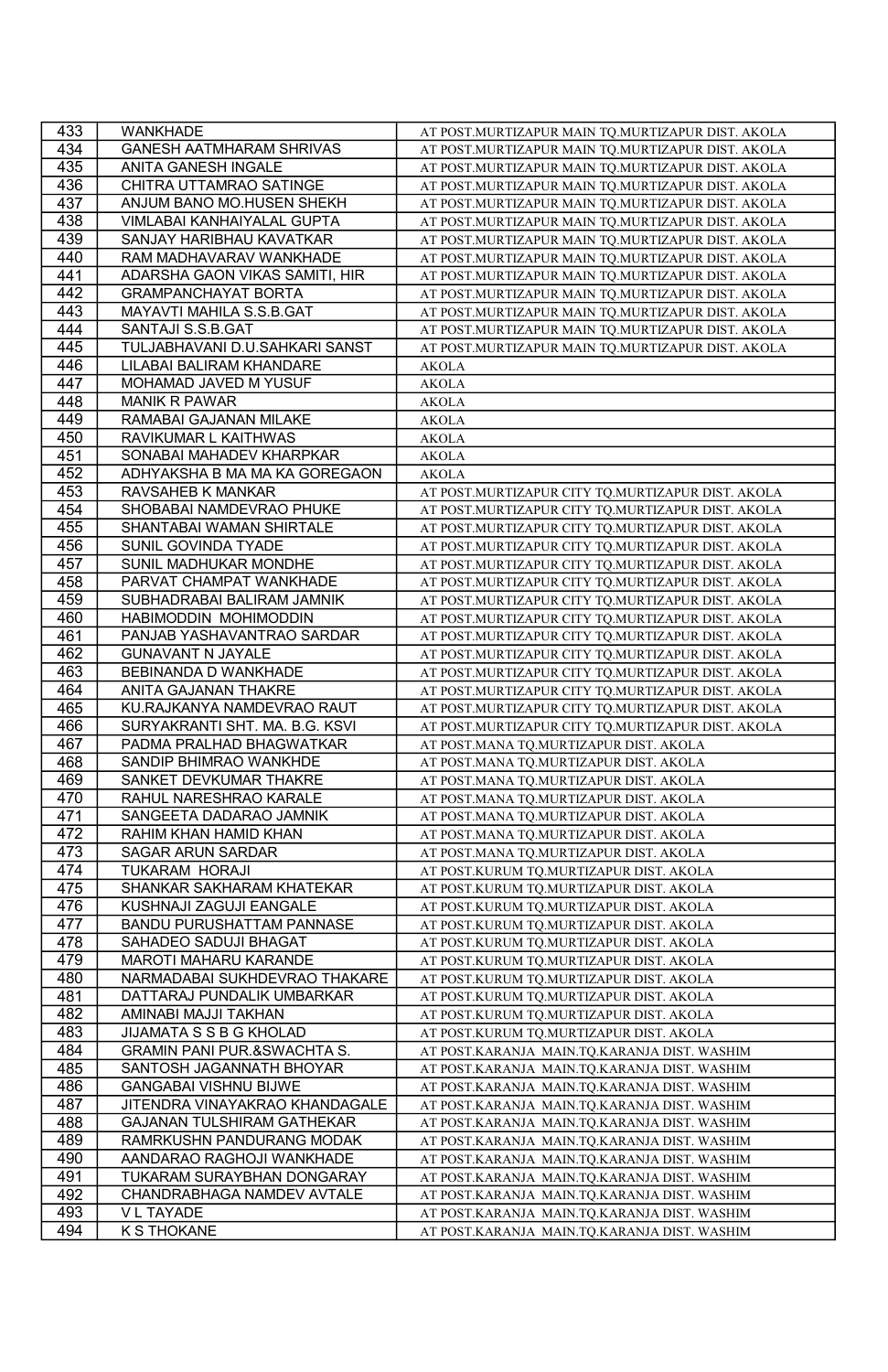| 495        | A R KARADE                                       | AT POST.KARANJA MAIN.TQ.KARANJA DIST. WASHIM                                                 |
|------------|--------------------------------------------------|----------------------------------------------------------------------------------------------|
| 496        | N K INGOLE                                       | AT POST.KARANJA MAIN.TQ.KARANJA DIST. WASHIM                                                 |
| 497        | RUKHMABAI DEVRAO CHAVAN                          | AT POST.KARANJA MAIN.TQ.KARANJA DIST. WASHIM                                                 |
| 498        | NAMDEV KISAN SUPALKAR                            | AT POST.KARANJA MAIN.TQ.KARANJA DIST. WASHIM                                                 |
| 499        | JAISINGH SHANKARRAO GAYAKWAD                     | AT POST.KARANJA MAIN.TQ.KARANJA DIST. WASHIM                                                 |
| 500        | RAMDAS PARASHRAM RAUT                            | AT POST.KARANJA MAIN.TQ.KARANJA DIST. WASHIM                                                 |
| 501        | <b>JAKIR SAID CHANDAK</b>                        | AT POST.KARANJA MAIN.TQ.KARANJA DIST. WASHIM                                                 |
| 502        | NARMADA PANDURANG BIJWE                          | AT POST.KARANJA MAIN.TQ.KARANJA DIST. WASHIM                                                 |
| 503        | RAMESH MAROTI JIRE                               | AT POST.KARANJA MAIN.TQ.KARANJA DIST. WASHIM                                                 |
| 504        | LOKCHANDR RAJARAM AADE                           | AT POST.KARANJA MAIN.TQ.KARANJA DIST. WASHIM                                                 |
| 505        | RAMHARI ARJUN MANWAR                             | AT POST.KARANJA MAIN.TQ.KARANJA DIST. WASHIM                                                 |
| 506        | JAYAWANTABAI GOVINDRAO INGALE                    | AT POST.KARANJA MAIN.TQ.KARANJA DIST. WASHIM                                                 |
| 507        | <b>GODABAI SHIVRAM RAJURWADE</b>                 | AT POST.KARANJA MAIN.TQ.KARANJA DIST. WASHIM                                                 |
| 508        | SWAPNIL SUBHASH PAWAR                            | AT POST.KARANJA MAIN.TQ.KARANJA DIST. WASHIM                                                 |
| 509        | MAHANANDA SUBHASH INGOLE                         | AT POST.KARANJA MAIN.TQ.KARANJA DIST. WASHIM                                                 |
| 510        | DURYODHAN KISAN CHAKRE                           | AT POST.KARANJA MAIN.TQ.KARANJA DIST. WASHIM                                                 |
| 511        | BEBI DEVIDAS PAWAR                               | AT POST.KARANJA MAIN.TQ.KARANJA DIST. WASHIM                                                 |
| 512        | PRABHAKAR NARAYAN DALVI                          | AT POST.KARANJA MAIN.TQ.KARANJA DIST. WASHIM                                                 |
| 513        | KHAJA G FANCHIR                                  | AT POST.KARANJA MAIN.TQ.KARANJA DIST. WASHIM                                                 |
| 514        | BHIMRAO BHIVAJI WANKHADE                         | AT POST.KARANJA MAIN.TQ.KARANJA DIST. WASHIM                                                 |
| 515        | SURESH SRAVAN GULDE                              | AT POST.KARANJA MAIN.TQ.KARANJA DIST. WASHIM                                                 |
| 516        | JAGDEVRAO PUNDLIKRAO KALE                        | AT POST.KARANJA MAIN.TQ.KARANJA DIST. WASHIM                                                 |
| 517        | VISHNU DASHRATH VALKE                            | AT POST.KARANJA MAIN.TQ.KARANJA DIST. WASHIM                                                 |
| 518        | <b>BANUBI IBRAHIMSHA</b>                         | AT POST.KARANJA MAIN.TQ.KARANJA DIST. WASHIM                                                 |
| 519        | <b>ISTIYAK ALI</b>                               | AT POST.KARANJA MAIN.TQ.KARANJA DIST. WASHIM                                                 |
| 520        | SURESH BHASHKAR PANDE                            | AT POST.KARANJA MAIN.TQ.KARANJA DIST. WASHIM                                                 |
| 521        | TUKARAM MAROTI INGOLE                            |                                                                                              |
| 522        | PADMABAI NIRUTTI DEVALE                          | AT POST.KARANJA MAIN.TQ.KARANJA DIST. WASHIM                                                 |
| 523        |                                                  | AT POST.KARANJA MAIN.TQ.KARANJA DIST. WASHIM                                                 |
|            | SANTOSH TULSHIRAM SAVARKAR                       | AT POST.KARANJA MAIN.TQ.KARANJA DIST. WASHIM                                                 |
| 524<br>525 | SIMA BAPURAO SARATE<br>AYAJ KHAN IKBAL KHAN      | AT POST.KARANJA MAIN.TQ.KARANJA DIST. WASHIM<br>AT POST.KARANJA MAIN.TQ.KARANJA DIST. WASHIM |
| 526        |                                                  |                                                                                              |
| 527        | BAYNABAI V.KALE<br>JAYARAM BANDUJI LOKHANDE      | AT POST.KARANJA MAIN.TQ.KARANJA DIST. WASHIM<br>AT POST.KARANJA MAIN.TQ.KARANJA DIST. WASHIM |
|            |                                                  |                                                                                              |
| 528        | JAYAJAYAKAR PALNDURANG RAUT                      | AT POST.KARANJA MAIN.TQ.KARANJA DIST. WASHIM                                                 |
| 529        | SHARUBI SHE AKBAR<br><b>LAXMI MANIK BHOVAY</b>   | AT POST.KARANJA MAIN.TQ.KARANJA DIST. WASHIM                                                 |
| 530        |                                                  | AT POST.KARANJA MAIN.TQ.KARANJA DIST. WASHIM                                                 |
| 531        | DAYANAND BALKRUSHNA KHOLGADE                     | AT POST.KARANJA MAIN.TQ.KARANJA DIST. WASHIM                                                 |
| 532        | VASUDEVRAO DAGDUJI GHANE                         | AT POST.KARANJA MAIN.TQ.KARANJA DIST. WASHIM                                                 |
| 533        | RATNAPAL BHIMRAO INGLE                           | AT POST.KARANJA MAIN.TQ.KARANJA DIST. WASHIM                                                 |
| 534        | CHANDU LALSINGH CHAVAN                           | AT POST.KARANJA MAIN.TQ.KARANJA DIST. WASHIM                                                 |
| 535        | DYNANESHVAR KASHIRAM LABADE<br>VARSHA ANIL PAWAR | AT POST.KARANJA MAIN.TQ.KARANJA DIST. WASHIM                                                 |
| 536        |                                                  | AT POST.KARANJA MAIN.TQ.KARANJA DIST. WASHIM                                                 |
| 537        | SAWITRIBAI SW. SH. BA. GAT                       | AT POST.KARANJA MAIN.TQ.KARANJA DIST. WASHIM                                                 |
| 538        | RUKHAMA SHIHUSHN SAKHARKAR                       | AT POST.KARANJA CITY.TQ.KARANJA DIST. WASHIM                                                 |
| 539        | MALTI SHIVAJI SAVANT                             | AT POST.KARANJA CITY.TQ.KARANJA DIST. WASHIM                                                 |
| 540        | RAJESH SESHRAO WANKHADE                          | AT POST.KARANJA CITY.TQ.KARANJA DIST. WASHIM                                                 |
| 541        | KISAN NAMDEV UGALE                               | AT POST.KAMARGAON .TQ.KARANJA DIST. WASHIM                                                   |
| 542        | KU.J. B. FULADI<br>SHANTABAI B WANKHADE          | AT POST.KAMARGAON .TQ.KARANJA DIST. WASHIM<br>AT POST.KAMARGAON .TQ.KARANJA DIST. WASHIM     |
| 543        |                                                  |                                                                                              |
| 544        |                                                  |                                                                                              |
|            | NILESH D TEKADE                                  | AT POST.KAMARGAON .TQ.KARANJA DIST. WASHIM                                                   |
| 545        | BHARAURAO NAMDEO KAKAD                           | AT POST.KAMARGAON .TQ.KARANJA DIST. WASHIM                                                   |
| 546        | <b>JAMIL SAI RAHEMAN</b>                         | AT POST.KAMARGAON .TQ.KARANJA DIST. WASHIM                                                   |
| 547        | HAJARILAL DYARAM RATHOD                          | AT POST.KAMARGAON .TQ.KARANJA DIST. WASHIM                                                   |
| 548        | KISAN NARAYAN NIGHOT                             | AT POST.KAMARGAON .TQ.KARANJA DIST. WASHIM                                                   |
| 549        | RAMVIJAY RAMGHAN CHAVHAN                         | AT POST.KAMARGAON .TQ.KARANJA DIST. WASHIM                                                   |
| 550        | RAJENDRA ARJUNJI KAKAD                           | AT POST.KAMARGAON .TQ.KARANJA DIST. WASHIM                                                   |
| 551        | SHANTABAI SHIVRAM MHASKEY                        | AT POST.KAMARGAON .TQ.KARANJA DIST. WASHIM                                                   |
| 552        | RAMESH NAMDEV GHULE                              | AT POST.KAMARGAON .TQ.KARANJA DIST. WASHIM                                                   |
| 553        | D P JAYBHAYE                                     | AT POST.KAMARGAON .TQ.KARANJA DIST. WASHIM                                                   |
| 554        | R G CHUOKHAT                                     | AT POST.KAMARGAON .TQ.KARANJA DIST. WASHIM                                                   |
| 555<br>556 | VITTHAL YEKANATH BHOKARE<br>PRIYA YOGESH KHADE   | AT POST.KAMARGAON .TQ.KARANJA DIST. WASHIM<br>AT POST.KAMARGAON .TQ.KARANJA DIST. WASHIM     |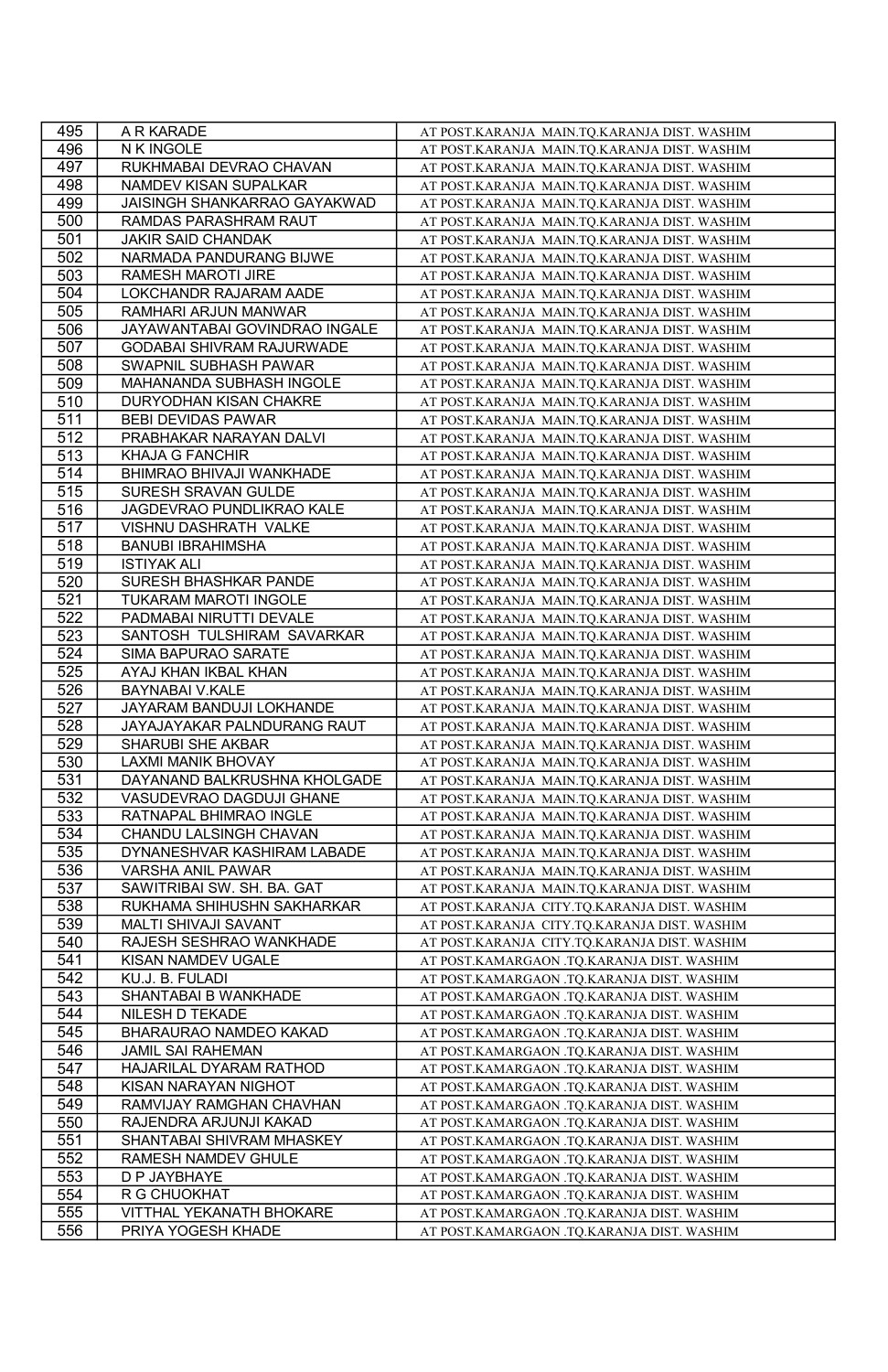| 557 | S B KOLTAKE                    | AT POST.KAMARGAON .TQ.KARANJA DIST. WASHIM          |
|-----|--------------------------------|-----------------------------------------------------|
| 558 | MUKESH V KADU                  | AT POST.KAMARGAON .TQ.KARANJA DIST. WASHIM          |
| 559 | DNYANESHWAR HARIBHAU WAGHADE   | AT POST.KAMARGAON .TQ.KARANJA DIST. WASHIM          |
| 560 | WASUDEO NAMDEO SONONE          | AT POST.KAMARGAON .TQ.KARANJA DIST. WASHIM          |
| 561 | PRAKASH WAYLAJI PANBUDE        | AT POST.KAMARGAON .TQ.KARANJA DIST. WASHIM          |
| 562 | REHANA BANO MO. RAFIK AKBANI   | AT POST.KAMARGAON .TQ.KARANJA DIST. WASHIM          |
| 563 | RAJKUMAR DEVIDAS JAMNIK        | AT POST.KAMARGAON .TQ.KARANJA DIST. WASHIM          |
| 564 | VINOD PUNJAJI DHOTE            | AT POST.KAMARGAON .TQ.KARANJA DIST. WASHIM          |
| 565 | CHANDRABHAGA MAHADEV KAMBLE    | AT POST.UMBARADA BAZAR .TQ.KARANJA DIST. WASHIM     |
| 566 | <b>BALU SAHDEO DHOTE</b>       | AT POST.UMBARADA BAZAR .TQ.KARANJA DIST. WASHIM     |
| 567 | SARSWATABAI SHAMRAO MODAK      | AT POST.UMBARADA BAZAR .TQ.KARANJA DIST. WASHIM     |
| 568 | KAVITA WASUDEVRAO BHAKRE       | AT POST.UMBARADA BAZAR .TQ.KARANJA DIST. WASHIM     |
| 569 | SANTAJI PURUSH BACHAT GAT      | AT POST.UMBARADA BAZAR .TQ.KARANJA DIST. WASHIM     |
| 570 | GAJANAN NATHUJI DHANDAR        | AT POST.DHANAJ BU .TQ.KARANJA DIST. WASHIM          |
| 571 | MOTIRAM RAMJI SIRSAT           | AT POST.DHANAJ BU .TQ.KARANJA DIST. WASHIM          |
| 572 | MUNAF DHUDAN SHEKH             | AT POST.DHANAJ BU .TQ.KARANJA DIST. WASHIM          |
| 573 | <b>QURESHI FAKIR SHEKH</b>     | AT POST.DHANAJ BU .TQ.KARANJA DIST. WASHIM          |
| 574 | VISHWANATH TUKARAM RAUT        | AT POST.MANBHA .TQ.KARANJA DIST. WASHIM             |
| 575 | KESHAV SUKHADEV JADHAV         | AT POST.POHA .TQ.KARANJA DIST. WASHIM               |
| 576 | RAJKUMAR MAYARAMJI SADWANI     | AT POST.KAJLESHWAR .TQ.KARANJA DIST. WASHIM         |
| 577 | S E GADEKAR                    | AT POST.MANGRULPIR MAIN .TQ MANGRULPIR DIST. WASHIM |
| 578 | DNYANADEW NILAKANTHA CHAVHAN   | AT POST.MANGRULPIR MAIN .TQ MANGRULPIR DIST. WASHIM |
| 579 | HUSEN FAKIRA FAKIRAWALE        | AT POST.MANGRULPIR MAIN .TQ MANGRULPIR DIST. WASHIM |
| 580 | MAHADEV GULABRAO CHAUDARI      | AT POST.MANGRULPIR MAIN .TQ MANGRULPIR DIST. WASHIM |
| 581 | BHAGWAN PANDURANG THAKRE       | AT POST.MANGRULPIR MAIN .TQ MANGRULPIR DIST. WASHIM |
| 582 | SADASHIVRAO S BELKHEDE         | AT POST.MANGRULPIR MAIN .TQ MANGRULPIR DIST. WASHIM |
| 583 | GOPAL AJABRAO ARBATA           | AT POST.MANGRULPIR MAIN .TQ MANGRULPIR DIST. WASHIM |
| 584 | SUMITRA RAMESH BHAGRE          |                                                     |
|     |                                | AT POST.MANGRULPIR MAIN .TQ MANGRULPIR DIST. WASHIM |
| 585 | SHAMRAO ABHIMAN CHIPDE         | AT POST.MANGRULPIR MAIN .TQ MANGRULPIR DIST. WASHIM |
| 586 | DATTA MANGIRAM RATHOD          | AT POST.MANGRULPIR MAIN .TQ MANGRULPIR DIST. WASHIM |
| 587 | DNYADEV RAMBHAU KOLKAR         | AT POST.MANGRULPIR MAIN .TQ MANGRULPIR DIST. WASHIM |
| 588 | SHAMJA PRWINA A. RHIM          | AT POST.MANGRULPIR MAIN .TQ MANGRULPIR DIST. WASHIM |
| 589 | SAKHARAM SDASHIV SHINDE        | AT POST.MANGRULPIR MAIN .TQ MANGRULPIR DIST. WASHIM |
| 590 | VIJAYKUMAR GOPAL KABRA         | AT POST.MANGRULPIR MAIN .TQ MANGRULPIR DIST. WASHIM |
| 591 | SHAMRAO VAMANRAO NIKAM         | AT POST.MANGRULPIR MAIN .TQ MANGRULPIR DIST. WASHIM |
| 592 | SANDIP MAHADEV GAHULE          | AT POST.MANGRULPIR MAIN .TQ MANGRULPIR DIST. WASHIM |
| 593 | VSANTA RAMCHANDRA RAUT         | AT POST.MANGRULPIR MAIN .TQ MANGRULPIR DIST. WASHIM |
| 594 | <b>MANIK BUSAJI VANJARI</b>    | AT POST.MANGRULPIR MAIN .TQ MANGRULPIR DIST. WASHIM |
| 595 | SUBHASH BAPURAO CHAVHAN        | AT POST.MANGRULPIR MAIN .TQ MANGRULPIR DIST. WASHIM |
| 596 | BHAGWAN RAJARAM GAIKWAD        | AT POST.MANGRULPIR MAIN .TQ MANGRULPIR DIST. WASHIM |
| 597 | LAXMAN AMBUJI SONONE           | AT POST.MANGRULPIR MAIN .TQ MANGRULPIR DIST. WASHIM |
| 598 | ASHOK MUKINDA SONONE           | AT POST.MANGRULPIR MAIN .TQ MANGRULPIR DIST. WASHIM |
| 599 | <b>VITTHAL MUKINDA SONONE</b>  | AT POST.MANGRULPIR MAIN .TQ MANGRULPIR DIST. WASHIM |
| 600 | SHANKAR RAMCHANDRA CHAUDHARI   | AT POST.MANGRULPIR MAIN .TQ MANGRULPIR DIST. WASHIM |
| 601 | SHANKAR PADURANG ROGADE        | AT POST.MANGRULPIR MAIN .TO MANGRULPIR DIST. WASHIM |
| 602 | NARAYAN SAMBHAJI BHAGAT        | AT POST.MANGRULPIR MAIN .TQ MANGRULPIR DIST. WASHIM |
| 603 | RAVINDRA SOPAN PANDIT          | AT POST.MANGRULPIR MAIN .TQ MANGRULPIR DIST. WASHIM |
| 604 | DEVMAN BHAURAO MESHRAM         | AT POST.MANGRULPIR MAIN .TQ MANGRULPIR DIST. WASHIM |
| 605 | PRASHANT BABANRAO DURGE        | AT POST.MANGRULPIR MAIN .TQ MANGRULPIR DIST. WASHIM |
| 606 | RAJU AMBUJI SONONE             | AT POST.MANGRULPIR MAIN .TQ MANGRULPIR DIST. WASHIM |
| 607 | RAVINDRA DEVRAO GHUGE          | AT POST.MANGRULPIR MAIN .TQ MANGRULPIR DIST. WASHIM |
| 608 | DALIT WASTI SU.YAJ.MASOLA (BU) | AT POST.MANGRULPIR MAIN .TQ MANGRULPIR DIST. WASHIM |
| 609 | SANJIVANI.GRUH.NIRMAN.SA.SOCI  | AT POST.MANGRULPIR MAIN .TQ MANGRULPIR DIST. WASHIM |
| 610 | MAHADEV GULABRAO CHODHARI      | AT POST.MANGRULPIR CITY .TQ MANGRULPIR DIST. WASHIM |
| 611 | BHASKAR NAMDEVRAV GUNJKAR      | AT POST.MANGRULPIR CITY .TQ MANGRULPIR DIST. WASHIM |
| 612 | SUDAKAR KISAN WANKHADE         | AT POST.MANGRULPIR CITY .TQ MANGRULPIR DIST. WASHIM |
| 613 | MIRA RAMDAS PAWAR              | AT POST.MANGRULPIR CITY .TQ MANGRULPIR DIST. WASHIM |
| 614 | MOTIRAM KASHIRAM PAVADE        | AT POST.MANGRULPIR CITY .TQ MANGRULPIR DIST. WASHIM |
| 615 | HARIBHAU SHEKOJI CHAVAN        | AT POST.MOHARI .TQ MANGRULPIR DIST. WASHIM          |
| 616 | GANGARAM NARAYAN INGOLE        | AT POST.MOHARI.TQ MANGRULPIR DIST. WASHIM           |
| 617 | JOSNA MANOHAR THAKRE           | AT POST.MOHARI .TQ MANGRULPIR DIST. WASHIM          |
| 618 | <b>GAJANAN LAXMAN DHOLE</b>    | AT POST.MOHARI .TQ MANGRULPIR DIST. WASHIM          |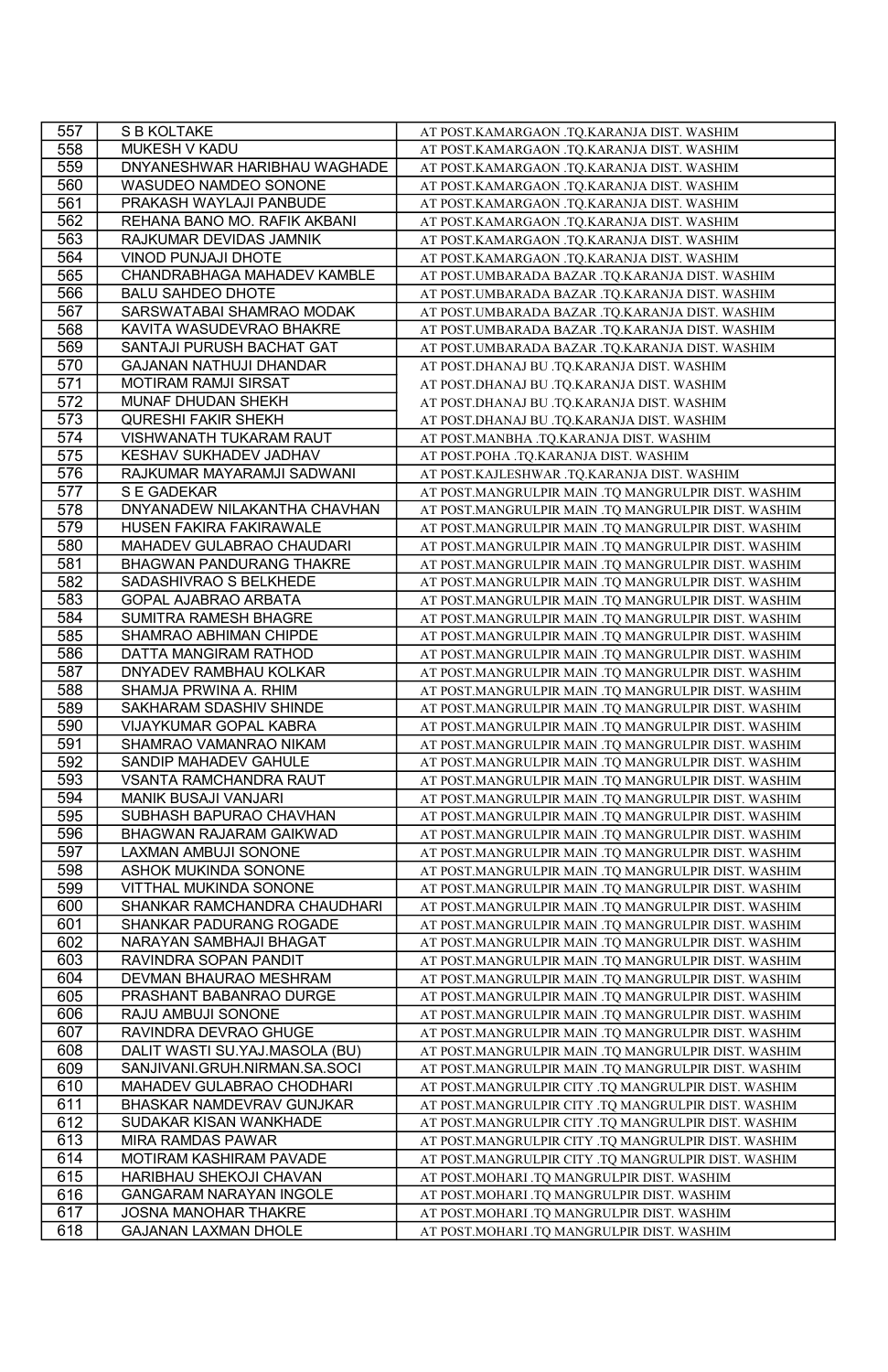| 619 | PALAVI MANIK MHATARMARE                               | AT POST.MOHARI .TQ MANGRULPIR DIST. WASHIM       |
|-----|-------------------------------------------------------|--------------------------------------------------|
| 620 | AMOL RAMESH VAKTE                                     | AT POST.MOHARI .TQ MANGRULPIR DIST. WASHIM       |
| 621 | PRAKASH MOTIRAM DAHATONDE                             | AT POST.MOHARI .TQ MANGRULPIR DIST. WASHIM       |
| 622 | JITENDRA ANARASA SONONE                               | AT POST.MOHARI .TQ MANGRULPIR DIST. WASHIM       |
| 623 | VAISHALI VAASANT GAVANDE                              | AT POST.MOHARI .TQ MANGRULPIR DIST. WASHIM       |
| 624 | PRIYA SHANKAR YENKADE                                 | AT POST.MOHARI .TQ MANGRULPIR DIST. WASHIM       |
| 625 | SWAPNIL VISHNU MISAL                                  | AT POST.MOHARI .TQ MANGRULPIR DIST. WASHIM       |
| 626 | PRITI MAHADEV MHATARMARE                              | AT POST.MOHARI .TQ MANGRULPIR DIST. WASHIM       |
| 627 | <b>GAJANAN M BCG EKANBA</b>                           | AT POST.MOHARI .TQ MANGRULPIR DIST. WASHIM       |
| 628 | KALABAI VERAJI LOKHANDE                               | AT POST. SHELU BAZAR .TQ MANGRULPIR DIST. WASHIM |
| 629 | <b>GOPAL K PANBHARE</b>                               | AT POST.SHELU BAZAR .TQ MANGRULPIR DIST. WASHIM  |
| 630 | KAILAS V MULE                                         | AT POST.SHELU BAZAR .TQ MANGRULPIR DIST. WASHIM  |
| 631 | <b>VIJAY N ASARE</b>                                  | AT POST.SHELU BAZAR .TQ MANGRULPIR DIST. WASHIM  |
| 632 | JANABAI RAGHOJI TIWALE                                | AT POST.SHELU BAZAR .TQ MANGRULPIR DIST. WASHIM  |
| 633 | MADHURI GOVINDRAO SURVE                               | AT POST. SHELU BAZAR .TQ MANGRULPIR DIST. WASHIM |
| 634 | KIRAN R GAVANDE                                       | AT POST.SHELU BAZAR .TQ MANGRULPIR DIST. WASHIM  |
| 635 | PRALAD S WAGAMARE                                     | AT POST.SHELU BAZAR .TQ MANGRULPIR DIST. WASHIM  |
| 636 | PUNJAJI J JAMARE                                      | AT POST.SHELU BAZAR .TQ MANGRULPIR DIST. WASHIM  |
| 637 | <b>UTAM L GULADE</b>                                  | AT POST.SHELU BAZAR .TQ MANGRULPIR DIST. WASHIM  |
| 638 | JIWAN BHASU JADHAO                                    | AT POST.SHELU BAZAR .TQ MANGRULPIR DIST. WASHIM  |
| 639 | GUNAWANT MAHADEO INGOLE                               | AT POST.SHELU BAZAR .TQ MANGRULPIR DIST. WASHIM  |
| 640 | PRABHAKAR PUNDLIK BHAGAT                              | AT POST.SHELU BAZAR .TQ MANGRULPIR DIST. WASHIM  |
| 641 | SHASHIKALA BALIRAM THOMBARE                           | AT POST.SHELU BAZAR .TQ MANGRULPIR DIST. WASHIM  |
| 642 | LAXMI NARAYAN YEOLE                                   | AT POST.SHELU BAZAR .TQ MANGRULPIR DIST. WASHIM  |
| 643 | YASHODA KRUSHI MAHI BA GAT                            | AT POST.SHELU BAZAR .TQ MANGRULPIR DIST. WASHIM  |
| 644 | BHIMRAO BABAN CHAKRANARAYAN                           | AT POST. WANOJA .TQ MANGRULPIR DIST. WASHIM      |
| 645 | MAYURI S TOPLE                                        | AT POST. WANOJA .TQ MANGRULPIR DIST. WASHIM      |
| 646 | RAMESHWAR N DAKHORE                                   | AT POST. WANOJA .TQ MANGRULPIR DIST. WASHIM      |
| 647 | <b>GOVINDA PUNDLIK BHOYAR</b>                         | AT POST. WANOJA .TQ MANGRULPIR DIST. WASHIM      |
| 648 | SIDDHANT BHIMRAO SURVE                                | AT POST. WANOJA .TQ MANGRULPIR DIST. WASHIM      |
| 649 | PRAKASH NAMDEV MANWAR                                 | AT POST. WANOJA .TQ MANGRULPIR DIST. WASHIM      |
| 650 | MUKTA DEVRAO SUROSHE                                  | AT POST. WANOJA .TQ MANGRULPIR DIST. WASHIM      |
| 651 | ARUN RAMKRUSHN VYAVHARE                               | AT POST.DHANORA .TQ MANGRULPIR DIST. WASHIM      |
| 652 | NARSING DHANYA RATHOD                                 | AT POST.MANORA .TQ MANORA DIST. WASHIM           |
| 653 | NARAYAN DHASING PAWAR                                 | AT POST.MANORA .TQ MANORA DIST. WASHIM           |
| 654 | <b>BABARAO LAXMAN RAUT</b>                            | AT POST.MANORA .TQ MANORA DIST. WASHIM           |
| 655 | SANTOSH RATANLAL CHANDAK                              | AT POST.MANORA .TQ MANORA DIST. WASHIM           |
| 656 | NARMADABAI JANARDHAN HANDE                            | AT POST.MANORA .TQ MANORA DIST. WASHIM           |
| 657 | <b>VIKRAM KISAN GOPNARAYAN</b>                        | AT POST.MANORA .TQ MANORA DIST. WASHIM           |
| 658 | BHIKULAL RATANLALJI CHANDAK                           | AT POST.MANORA .TQ MANORA DIST. WASHIM           |
| 659 | RAMCHANDRA DARAJI GHNAJI                              | AT POST.MANORA .TQ MANORA DIST. WASHIM           |
| 660 | SAMBHAJI RAGHOJI MANVAR                               | AT POST.MANORA .TQ MANORA DIST. WASHIM           |
| 661 | CHANDRABHAGA RAJARAM DAKHORE                          | AT POST.MANORA .TQ MANORA DIST. WASHIM           |
| 662 | BABAN RAMCHANDRA RAUT                                 | AT POST.MANORA .TQ MANORA DIST. WASHIM           |
| 663 | RUSHIKESH YOGIRAJ CHAVHAN                             | AT POST.MANORA .TQ MANORA DIST. WASHIM           |
| 664 | BHIKAJI ZINROJI DESHMUK                               | AT POST.MANORA .TQ MANORA DIST. WASHIM           |
| 665 | KAVITA SURESH RATHOD                                  | AT POST.MANORA .TQ MANORA DIST. WASHIM           |
| 666 | BHIMRAO RAMDHANJI CHAVHAN                             | AT POST.MANORA .TQ MANORA DIST. WASHIM           |
| 667 | ADY NAVDURGA SA SAHA BACH GAT                         | AT POST.MANORA .TQ MANORA DIST. WASHIM           |
| 668 | GAJANAN MAHARAJ GAT KONDOLI                           | AT POST.MANORA .TQ MANORA DIST. WASHIM           |
| 669 | BHARTIBHAIS.S.B.G.DAPURA                              | AT POST.MANORA .TQ MANORA DIST. WASHIM           |
| 670 | N                                                     | AT POST.MANORA .TQ MANORA DIST. WASHIM           |
| 671 | D A GAVAI                                             | AT POST.SHENDURJANA .TQ MANORA DIST. WASHIM      |
| 672 | SHIVSHANKAR SHAMRAO DHOTE                             | AT POST.SHENDURJANA .TQ MANORA DIST. WASHIM      |
| 673 | LAKSHMIBAI RAMAJI GAVANDE                             | AT POST.SHENDURJANA .TQ MANORA DIST. WASHIM      |
| 674 | NITIN RAMESH AGRAVAL                                  | AT POST.SHENDURJANA .TQ MANORA DIST. WASHIM      |
| 675 | MEERA ANIL HARIHAR                                    | AT POST.SHENDURJANA .TQ MANORA DIST. WASHIM      |
| 676 | VAPH KHA SARAMAS KHA                                  | AT POST.SHENDURJANA .TQ MANORA DIST. WASHIM      |
| 677 | ASHOK SHANKAR JANGAM                                  | AT POST.SHENDURJANA .TQ MANORA DIST. WASHIM      |
| 678 | LILAVATI BHAVSING TAGRE                               | AT POST.SHENDURJANA .TQ MANORA DIST. WASHIM      |
| 679 |                                                       | AT POST.POHARADEVI .TQ MANORA DIST. WASHIM       |
| 680 | <b>BHARAT PREMSING RATHOD</b><br><b>ASHOK D GHUGE</b> |                                                  |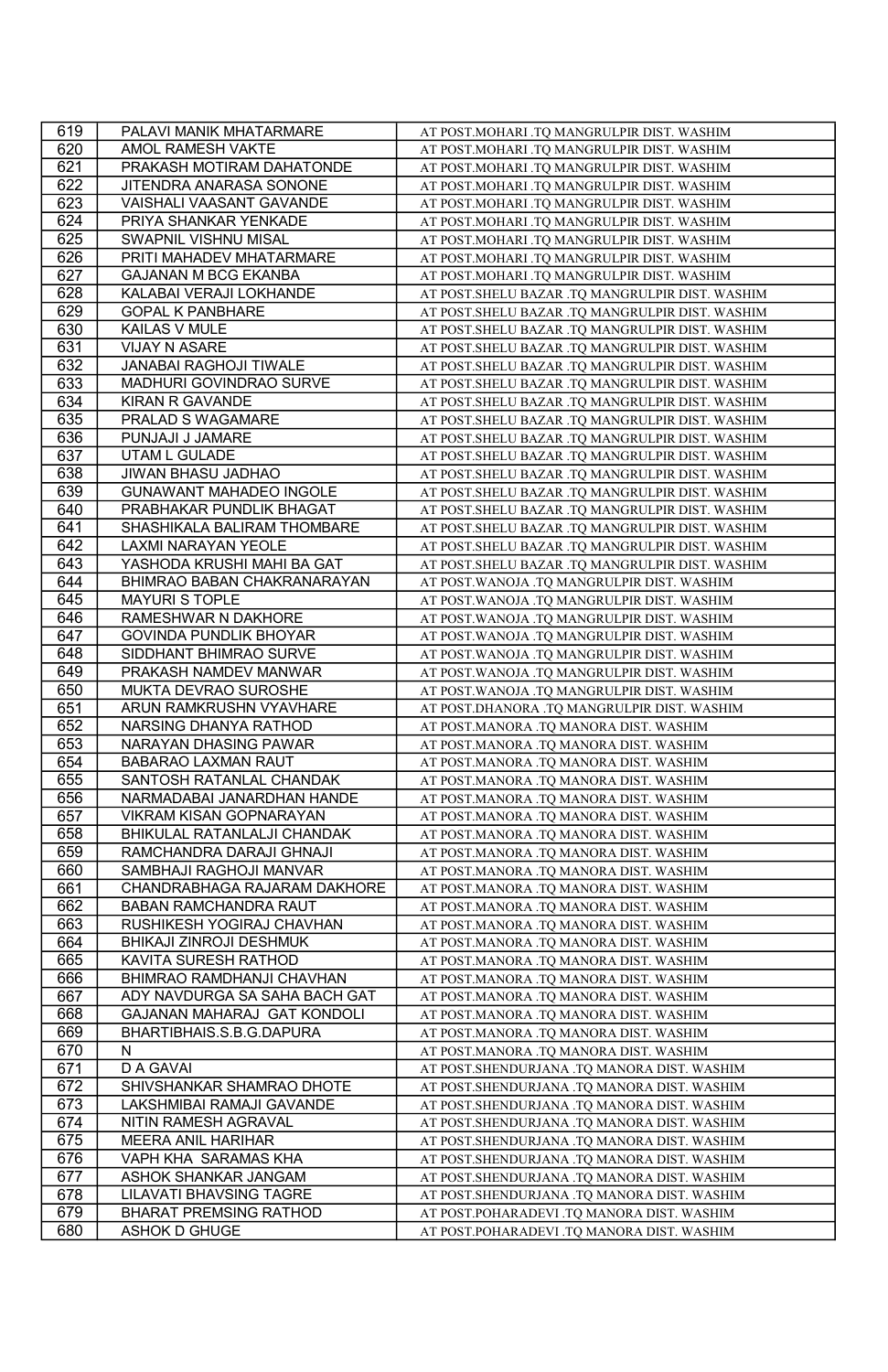| 681 | GAJANAN NARAYAN KAJALE         | AT POST.POHARADEVI .TQ MANORA DIST. WASHIM   |
|-----|--------------------------------|----------------------------------------------|
| 682 | RAMSHETHI MANSING RATHOD       | AT POST.POHARADEVI .TQ MANORA DIST. WASHIM   |
| 683 | KAUSALYA R PAWAR               | AT POST.POHARADEVI .TQ MANORA DIST. WASHIM   |
| 684 | MAHAKALI BCG MANORA            | AT POST.POHARADEVI .TQ MANORA DIST. WASHIM   |
| 685 | SUDHAKAR R INGALE              | AT POST.SAKHARDOH .TQ MANORA DIST. WASHIM    |
| 686 | DEVKABAI J SEJAV               | AT POST.SAKHARDOH .TQ MANORA DIST. WASHIM    |
| 687 | <b>PUTLIBAI G PAWAR</b>        | AT POST.SAKHARDOH .TQ MANORA DIST. WASHIM    |
| 688 | MANDABAI H JADHAV              | AT POST.SAKHARDOH .TQ MANORA DIST. WASHIM    |
| 689 | SARTHAK ART AND TREDARS PRO.PR | AT POST. WASHIM MAIN TQ. WASHIM DIST. WASHIM |
| 690 | SITARAM MAHADAJI BARDE         | AT POST. WASHIM MAIN TQ. WASHIM DIST. WASHIM |
| 691 | <b>VASANTA KISAN</b>           | AT POST. WASHIM MAIN TQ. WASHIM DIST. WASHIM |
| 692 | PANDIT NARAYAN SARNAIK         | AT POST. WASHIM MAIN TQ. WASHIM DIST. WASHIM |
| 693 | MADAORAO BABURAO SARNAIK       | AT POST. WASHIM MAIN TQ. WASHIM DIST. WASHIM |
| 694 | WAMAN PARASHRAM RAUT           | AT POST. WASHIM MAIN TQ. WASHIM DIST. WASHIM |
| 695 | MADAN GOVINDA SHELKE           | AT POST. WASHIM MAIN TQ. WASHIM DIST. WASHIM |
| 696 | PARKASH WAMANRAO DHAGE         | AT POST. WASHIM MAIN TQ. WASHIM DIST. WASHIM |
| 697 | BHAGAT MANGU DHAMANE           | AT POST. WASHIM MAIN TQ. WASHIM DIST. WASHIM |
| 698 | SHESHRAO SHIVLAL CHIKATE       | AT POST. WASHIM MAIN TQ. WASHIM DIST. WASHIM |
| 699 | MAHADEO GUNAJI RAUT            | AT POST. WASHIM MAIN TQ. WASHIM DIST. WASHIM |
| 700 | ABHAYKUMAR SHAMRAO UNDAL       | AT POST. WASHIM MAIN TQ. WASHIM DIST. WASHIM |
| 701 | SOPAN WAMAN ARU                | AT POST. WASHIM MAIN TQ. WASHIM DIST. WASHIM |
| 702 | <b>BHASKAR BAGIRAO RAUAT</b>   | AT POST. WASHIM MAIN TQ. WASHIM DIST. WASHIM |
| 703 | BHASKAR SAKHARAM JADHAV        | AT POST. WASHIM MAIN TQ. WASHIM DIST. WASHIM |
| 704 | ARCHANA BHASKARRAO GHUGE       | AT POST. WASHIM MAIN TQ. WASHIM DIST. WASHIM |
| 705 | NARAYAN DAMODHAR JADHAO        | AT POST. WASHIM MAIN TQ. WASHIM DIST. WASHIM |
| 706 | NARAYAN SAKHARAM KHADE         | AT POST. WASHIM MAIN TQ. WASHIM DIST. WASHIM |
| 707 | MADHUKAR.KISAN.BHOYAR          | AT POST. WASHIM MAIN TQ. WASHIM DIST. WASHIM |
| 708 | PRIRATI KAILAS TELGOTE         | AT POST. WASHIM MAIN TQ. WASHIM DIST. WASHIM |
| 709 | SANTOSH NIRUTI DHONGADE        | AT POST. WASHIM MAIN TQ. WASHIM DIST. WASHIM |
| 710 | SARSVATI RAMAJI DUBE           | AT POST. WASHIM MAIN TQ. WASHIM DIST. WASHIM |
| 711 | SATYANARAYAN BANSHILAL SARDA   | AT POST. WASHIM MAIN TQ. WASHIM DIST. WASHIM |
| 712 | MANORMA STYANARAYAN SARDA      | AT POST. WASHIM MAIN TQ. WASHIM DIST. WASHIM |
| 713 | SHOBHABAI DHASHARATH KHANDARE  | AT POST. WASHIM MAIN TQ. WASHIM DIST. WASHIM |
| 714 | <b>GANESH DIKAMBAR SURVE</b>   | AT POST. WASHIM MAIN TQ. WASHIM DIST. WASHIM |
| 715 | VIJAY RAMCHANDRA MOHALE        | AT POST. WASHIM MAIN TQ. WASHIM DIST. WASHIM |
| 716 | RAMDAS SAKHARAM TUPE           | AT POST. WASHIM MAIN TQ. WASHIM DIST. WASHIM |
| 717 | BABURAO SAKHARAM GAIKWAD       | AT POST. WASHIM MAIN TQ. WASHIM DIST. WASHIM |
| 718 | AMBADAS NAMDEO INGOLE          | AT POST. WASHIM MAIN TQ. WASHIM DIST. WASHIM |
| 719 | MURLIDHAR RAMCHANDRA BARDE     | AT POST. WASHIM MAIN TQ. WASHIM DIST. WASHIM |
| 720 | YOGESH MADHUKAR LONSUNE        | AT POST. WASHIM MAIN TQ. WASHIM DIST. WASHIM |
| 721 | TULSABAI KISAN TADAS           | AT POST. WASHIM MAIN TQ. WASHIM DIST. WASHIM |
| 722 | PARLHAD KISANRAO DESHMUKH      | AT POST. WASHIM MAIN TQ. WASHIM DIST. WASHIM |
| 723 | <b>UJJAWALA GIRISH JAIN</b>    | AT POST. WASHIM MAIN TQ. WASHIM DIST. WASHIM |
| 724 | NAMDEO KISAN SHINDE            | AT POST. WASHIM MAIN TQ. WASHIM DIST. WASHIM |
| 725 | RUKHAMINA ARUN KAWAR           | AT POST. WASHIM MAIN TQ. WASHIM DIST. WASHIM |
| 726 | KAMINA RAMRAO PARANDE          | AT POST. WASHIM MAIN TQ. WASHIM DIST. WASHIM |
| 727 | MIRABAI PRAKASHRAO DESHMUKH    | AT POST. WASHIM MAIN TQ. WASHIM DIST. WASHIM |
| 728 | JUBEDABI KALANDAR SHAH         | AT POST. WASHIM MAIN TQ. WASHIM DIST. WASHIM |
| 729 | JAMIRSHAH QUALANDARSHAH        | AT POST. WASHIM MAIN TQ. WASHIM DIST. WASHIM |
| 730 | GAJANAN M SWAM S BACHAT GAT ZA | AT POST. WASHIM MAIN TQ. WASHIM DIST. WASHIM |
| 731 | SAI SWA SAHA BACH GAT          | AT POST. WASHIM MAIN TQ. WASHIM DIST. WASHIM |
| 732 | JAY GAJANAN SHE SAHA BACH GAT  | AT POST. WASHIM MAIN TQ. WASHIM DIST. WASHIM |
| 733 | SECRETARY SARPANCH G.P.TORNALA | AT POST. WASHIM MAIN TQ. WASHIM DIST. WASHIM |
| 734 | JALSWARAJ PANI PURWATHA SAMITI | AT POST. WASHIM MAIN TO. WASHIM DIST. WASHIM |
| 735 | G P CHIKHALI KD VITTAY AYOG    | AT POST. WASHIM MAIN TQ. WASHIM DIST. WASHIM |
| 736 | NIYO. PRADHANYA KUKUT PALAN SA | AT POST. WASHIM MAIN TQ. WASHIM DIST. WASHIM |
| 737 | JYOTI YASHWANTRAO ALONE        | AT POST. WASHIM MAIN TQ. WASHIM DIST. WASHIM |
| 738 | RAJUANI M PATIL                | AT POST. WASHIM MAIN TQ. WASHIM DIST. WASHIM |
| 739 | RADHABAI DEVRAV UGALE          | AT POST. WASHIM MAIN TQ. WASHIM DIST. WASHIM |
| 740 | MADHURA VIMALNATH RAJMANE      | AT POST. WASHIM MAIN TQ. WASHIM DIST. WASHIM |
| 741 | GAJANAN SAKHARAM MAPARAI       | AT POST. WASHIM MAIN TQ. WASHIM DIST. WASHIM |
| 742 | SHANTA SHANKER DEVLE           | AT POST. WASHIM MAIN TQ. WASHIM DIST. WASHIM |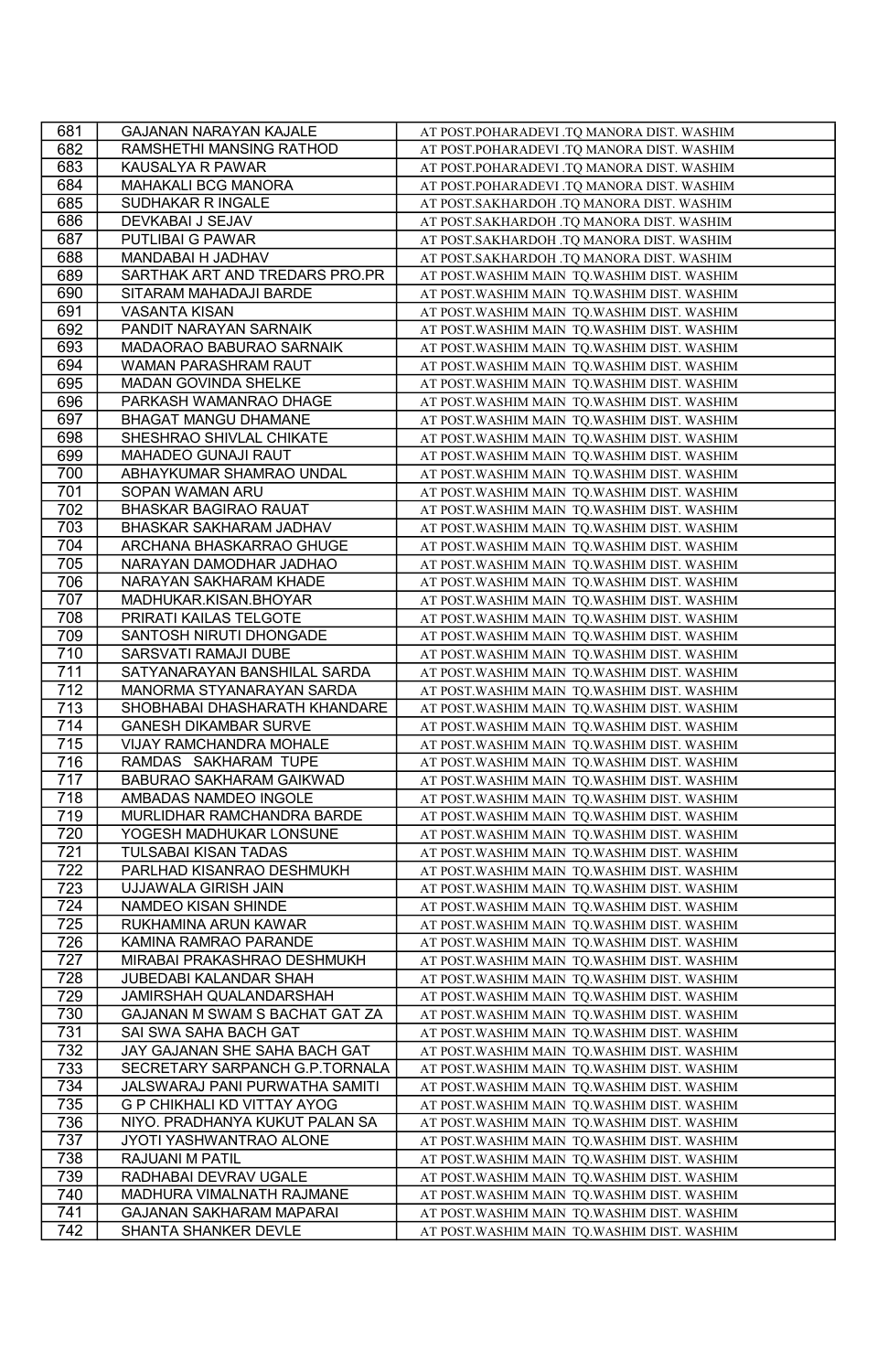| 743 | SHIVAJI GANPAT BHUTEKAR        | AT POST. WASHIM MAIN TQ. WASHIM DIST. WASHIM |
|-----|--------------------------------|----------------------------------------------|
| 744 | NIMBAJI NIVRUTI MAPARI         | AT POST. WASHIM MAIN TQ. WASHIM DIST. WASHIM |
| 745 | NAMDEV G GADADE                | AT POST. WASHIM MAIN TQ. WASHIM DIST. WASHIM |
| 746 | <b>WAMAN R ANBHORE</b>         | AT POST. WASHIM MAIN TQ. WASHIM DIST. WASHIM |
| 747 | PURANAMAL NATTHUJI KHADASE     | AT POST. WASHIM MAIN TQ. WASHIM DIST. WASHIM |
| 748 | ROSHANI JANARDHAN BORAKAR      | AT POST. WASHIM MAIN TQ. WASHIM DIST. WASHIM |
| 749 | KASHIRAM KUNDLIK KAMBLE        | AT POST. WASHIM MAIN TQ. WASHIM DIST. WASHIM |
| 750 | SANTUKRAM SHAMRAO DESHMUKE     | AT POST. WASHIM MAIN TQ. WASHIM DIST. WASHIM |
| 751 | SARPANCH GRAMVIKAS ADHI ADOLI  | AT POST. WASHIM MAIN TQ. WASHIM DIST. WASHIM |
| 752 | GAJANAN M BAHU UDESHIYA W      | AT POST.ANSING TQ.WASHIM DIST. WASHIM        |
| 753 | BEBI PRAKASH GAYAKWAD          | AT POST.ANSING TQ.WASHIM DIST. WASHIM        |
| 754 | SUREKHA BHAGWAN LULEKAR        | AT POST.ANSING TQ.WASHIM DIST. WASHIM        |
| 755 | ANANDA MAROTI BANDUKE          | AT POST.ANSING TO.WASHIM DIST. WASHIM        |
| 756 | RENUKA BARKU BHAGAT            | AT POST.ANSING TQ.WASHIM DIST. WASHIM        |
| 757 | SHAMARAO NIVUTI UANDARE        | AT POST.ANSING TQ.WASHIM DIST. WASHIM        |
| 758 | PARASHRAM B SAVANT             | AT POST.ANSING TQ.WASHIM DIST. WASHIM        |
| 759 | SAI ANIS SAI NUR               | AT POST.ANSING TQ.WASHIM DIST. WASHIM        |
| 760 | RAMSHWAR DAULTRAO SHINDE       | AT POST.ANSING TQ.WASHIM DIST. WASHIM        |
| 761 | SHRIRAM MOHAN HEDA             | AT POST.ANSING TQ.WASHIM DIST. WASHIM        |
| 762 | JAYARAM P SATAW                | AT POST.ANSING TQ.WASHIM DIST. WASHIM        |
| 763 | DRUPATABAI H UGALE             | AT POST.ANSING TQ.WASHIM DIST. WASHIM        |
| 764 | PRATAP B RATHOD                | AT POST.ANSING TQ.WASHIM DIST. WASHIM        |
| 765 | SEVARAM SAKRU RATHOD           | AT POST.ANSING TQ.WASHIM DIST. WASHIM        |
| 766 | SHARAD MADHAVRAO GAVANDE       | AT POST.ANSING TQ.WASHIM DIST. WASHIM        |
| 767 | MANGALA A SIRSAGAR             | AT POST.ANSING TQ.WASHIM DIST. WASHIM        |
| 768 | KHUDUSHAH GULJAR SHAH          | AT POST.ANSING TQ.WASHIM DIST. WASHIM        |
| 769 | MILID RAJARAM EANGALE          | AT POST.ANSING TQ.WASHIM DIST. WASHIM        |
| 770 | SAGAR ASHOK SAWANT             | AT POST.ANSING TQ.WASHIM DIST. WASHIM        |
| 771 | DILIP BABARAO CHAVAN           | AT POST.ANSING TO.WASHIM DIST. WASHIM        |
| 772 | S. CHAND S GULAM               | AT POST.ANSING TQ.WASHIM DIST. WASHIM        |
| 773 | <b>S.TUR S KARIM</b>           | AT POST.ANSING TQ.WASHIM DIST. WASHIM        |
| 774 | AMOL NASHIKRAO SAWANT          | AT POST.ANSING TQ.WASHIM DIST. WASHIM        |
| 775 | H.M. OMK, VID, JAIPUR          | AT POST.ANSING TQ.WASHIM DIST. WASHIM        |
| 776 | GAJANAN SADASHIV KAVARKHE      | AT POST.TONDGAON TQ.WASHIM DIST. WASHIM      |
| 777 | KASHIRAM NARAYAN GHUGRE        | AT POST.TONDGAON TQ.WASHIM DIST. WASHIM      |
| 778 | KUNDLIK SHAHUJI KHADSE         | AT POST.TONDGAON TQ.WASHIM DIST. WASHIM      |
| 779 | RAMKRUSHNA TUKARAM CHITRAKVAR  | AT POST.PARDITAKMOR TQ.WASHIM DIST. WASHIM   |
| 780 | BHI. K. GHUGE                  | AT POST.MALEGAO TQ.MALEGAO DIST. WASHIM      |
| 781 | PRABHAVTI SURESH SHIRSAT       | AT POST.MALEGAO TQ.MALEGAO DIST. WASHIM      |
| 782 | GOPAL SONAJI NAVGHARE          | AT POST.MALEGAO TQ.MALEGAO DIST. WASHIM      |
| 783 | CHAAYA RATANRAO GID            | AT POST.MALEGAO TQ.MALEGAO DIST. WASHIM      |
| 784 | MEENA DEVINJI PATKAR           | AT POST.MALEGAO TQ.MALEGAO DIST. WASHIM      |
| 785 | MANOJKUMAR ARUN PATIL          | AT POST.MALEGAO TQ.MALEGAO DIST. WASHIM      |
| 786 | WAMAN UKANDA WANKHEDA          | AT POST.MALEGAO TQ.MALEGAO DIST. WASHIM      |
| 787 | RADHABAI SAKHARAM AGHAV        | AT POST.MALEGAO TQ.MALEGAO DIST. WASHIM      |
| 788 | KA.BU.GAYAKWAD                 | AT POST.MALEGAO TQ.MALEGAO DIST. WASHIM      |
| 789 | DIGABAR LA. GUDADE             | AT POST.MALEGAO TQ.MALEGAO DIST. WASHIM      |
| 790 | VILAS VITHOBA JOGDAND          | AT POST.MALEGAO TQ.MALEGAO DIST. WASHIM      |
| 791 | HARNABAI VITHOBA JOGDAND       | AT POST.MALEGAO TQ.MALEGAO DIST. WASHIM      |
| 792 | NIRMLA DIGMBAR TILANGAM.       | AT POST.MALEGAO TQ.MALEGAO DIST. WASHIM      |
| 793 | LAXIMAN YASHAVANT AVATE        | AT POST.MALEGAO TQ.MALEGAO DIST. WASHIM      |
| 794 | <b>GANESH R TANDALE</b>        | AT POST.KINHIRAJA TQ.MALEGAO DIST. WASHIM    |
| 795 | MALABAI DEVIDS JAVALE          | AT POST.KINHIRAJA TQ.MALEGAO DIST. WASHIM    |
| 796 | KONDABAI PRALHAD INGOLE        | AT POST.KINHIRAJA TQ.MALEGAO DIST. WASHIM    |
| 797 | SANTOSH LAXMAN MORE            | AT POST.KINHIRAJA TQ.MALEGAO DIST. WASHIM    |
| 798 | MANGAL TULSHIRAM INGLE         | AT POST.KINHIRAJA TQ.MALEGAO DIST. WASHIM    |
| 799 | SHRI ANTARIKSHA PARSHWANATH DI | AT POST.SHIRPUR JAIN TQ.MALEGAO DIST. WASHIM |
| 800 | SAKHARAM M PAWAR               | AT POST.SHIRPUR JAIN TQ.MALEGAO DIST. WASHIM |
| 801 | NIURTI R JADHAV                | AT POST.SHIRPUR JAIN TQ.MALEGAO DIST. WASHIM |
| 802 | YASHWANT B GAVANDE             | AT POST.SHIRPUR JAIN TQ.MALEGAO DIST. WASHIM |
| 803 | SUNANDA BALIRAM ADHGALE        | AT POST.SHIRPUR JAIN TQ.MALEGAO DIST. WASHIM |
| 804 | DHNYNBA RAMJI JUNGADE          | AT POST.SHIRPUR JAIN TQ.MALEGAO DIST. WASHIM |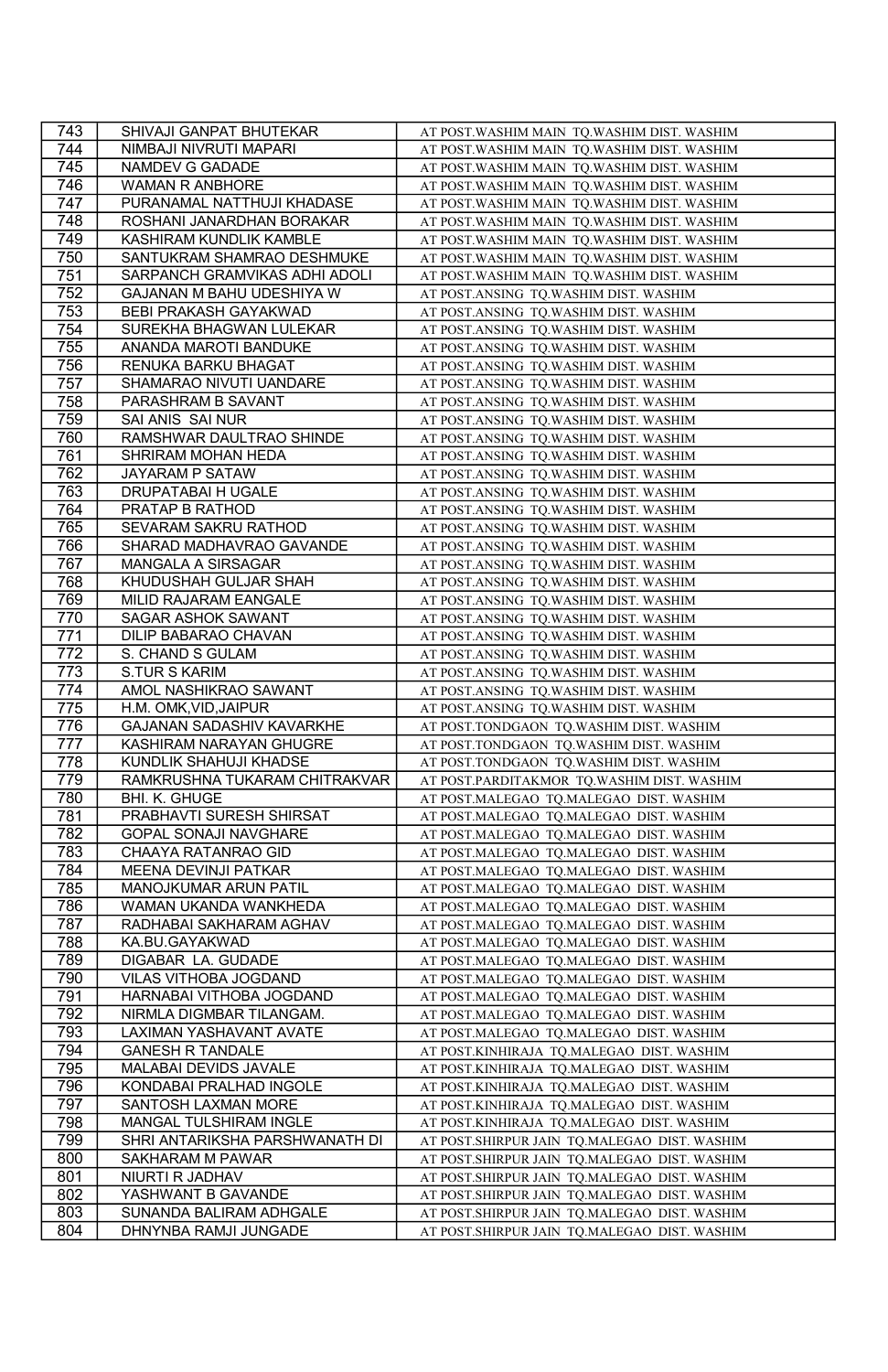| 805        | SHANKAR GANESHRAO SARNAIK             | AT POST.SHIRPUR JAIN TQ.MALEGAO DIST. WASHIM                                     |
|------------|---------------------------------------|----------------------------------------------------------------------------------|
| 806        | RAMESH PRALHAD LAHANE                 | AT POST.SHIRPUR JAIN TQ.MALEGAO DIST. WASHIM                                     |
| 807        | RAMESWAR VITHOBA JADHAV               | AT POST.SHIRPUR JAIN TQ.MALEGAO DIST. WASHIM                                     |
| 808        | SANTOSH ASHRUBA VYAVHARE              | AT POST.SHIRPUR JAIN TQ.MALEGAO DIST. WASHIM                                     |
| 809        | BAJABAI SHARAWAN SABALE               | AT POST.SHIRPUR JAIN TQ.MALEGAO DIST. WASHIM                                     |
| 810        | PRIYA ARVIND DESHMUKH                 | AT POST.SHIRPUR JAIN TQ.MALEGAO DIST. WASHIM                                     |
| 811        | BEBITAI TRIYAMBAK SURVE               | AT POST.SHIRPUR JAIN TQ.MALEGAO DIST. WASHIM                                     |
| 812        | VAISHALI DILIP RAUT                   | AT POST.SHIRPUR JAIN TQ.MALEGAO DIST. WASHIM                                     |
| 813        | KISAN M KALE                          | AT POST.SHIRPUR JAIN TQ.MALEGAO DIST. WASHIM                                     |
| 814        | GAJANAN KISAN GAYAKWAD                | AT POST.SHIRPUR JAIN TQ.MALEGAO DIST. WASHIM                                     |
| 815        | DHONDU SAMPAT HANGE                   | AT POST.SHIRPUR JAIN TQ.MALEGAO DIST. WASHIM                                     |
| 816        | NANDU DHNYANABA LAHANE                | AT POST.SHIRPUR JAIN TQ.MALEGAO DIST. WASHIM                                     |
| 817        | KESARBAI MANIK WAZULKAR               | AT POST.SHIRPUR JAIN TQ.MALEGAO DIST. WASHIM                                     |
| 818        | BALIRAM BHIKAJI DABHADE               | AT POST.SHIRPUR JAIN TQ.MALEGAO DIST. WASHIM                                     |
| 819        | ANITA U SHELGAON                      | AT POST.SHIRPUR JAIN TQ.MALEGAO DIST. WASHIM                                     |
| 820        | RUSTAM LAKSHAMAN KHULE                | AT POST.MEDASHI TQ.MALEGAO DIST. WASHIM                                          |
| 821        | BAPLIBAI HIRAMAN PAWAR                | AT POST.MEDASHI TQ.MALEGAO DIST. WASHIM                                          |
| 822        | <b>BABAN NAMDEV GHUGE</b>             | AT POST.MEDASHI TQ.MALEGAO DIST. WASHIM                                          |
| 823        | SUBHASH GOVINDA SHELKE                | AT POST.MEDASHI TQ.MALEGAO DIST. WASHIM                                          |
| 824        | KALNABAI KALNU DAKHORE                | AT POST.MEDASHI TQ.MALEGAO DIST. WASHIM                                          |
| 825        | VAN HAKK SAMITI MEDSHI                | AT POST.MEDASHI TQ.MALEGAO DIST. WASHIM                                          |
| 826        | TUKARAM SURYABHAN DAKHORA             | AT POST.MEDASHI TQ.MALEGAO DIST. WASHIM                                          |
| 827        | SUMANBAI BHIKAJI CHAVRE               | AT POST.MEDASHI TQ.MALEGAO DIST. WASHIM                                          |
| 828        | <b>GAJANAN SITARAM TAYADE</b>         | AT POST.PANGRIKUTE TQ.MALEGAO DIST. WASHIM                                       |
| 829        | JANARDHAN TUKARAM BHANDURGE           | AT POST.PANGRIKUTE TQ.MALEGAO DIST. WASHIM                                       |
| 830        | KUNDALIK UKARDA GAIKWAD               | AT POST.PANGRIKUTE TQ.MALEGAO DIST. WASHIM                                       |
| 831        | SOPAN CHINKU GAIKWAD                  | AT POST.PANGRIKUTE TQ.MALEGAO DIST. WASHIM                                       |
| 832        | S. CHAND S GULAM                      | AT POST.JAULKA RAILWY TQ.MALEGAO DIST. WASHIM                                    |
| 833        | CHANDU MAHADU LABDE                   | AT POST.JAULKA RAILWY TQ.MALEGAO DIST. WASHIM                                    |
| 834        | UNNAPURNA DEMAJI PAKHARE              | AT POST.JAULKA RAILWY TQ.MALEGAO DIST. WASHIM                                    |
| 835        | GOPICHAND MANUJI GAWAI                | AT POST.JAULKA RAILWY TQ.MALEGAO DIST. WASHIM                                    |
| 836        | SHANKAR VILAS NAKATE                  | AT POST.RISOD MAIN TQ.RISOD DIST. WASHIM                                         |
| 837        | SHARAD BABUWAHAN SONTAKKE             | AT POST.RISOD MAIN TQ.RISOD DIST. WASHIM                                         |
| 838        | LAXMAN CHANDRABHAN KASHTE             | AT POST.RISOD MAIN TQ.RISOD DIST. WASHIM                                         |
| 839        | SHANKAR DHONDUJI DAHALKE              | AT POST.RISOD MAIN TQ.RISOD DIST. WASHIM                                         |
| 840        | HARIHAR PUNDALIK CHOPADE              | AT POST.RISOD MAIN TQ.RISOD DIST. WASHIM                                         |
| 841        | KISAN MATHADAJI MUNDHE                | AT POST.RISOD MAIN TQ.RISOD DIST. WASHIM                                         |
| 842        | KAISHALYA SAMPAT JAYBHAY              | AT POST.RISOD MAIN TQ.RISOD DIST. WASHIM                                         |
| 843        | RAYSHIM DALA RUTHED                   | AT POST.RISOD MAIN TQ.RISOD DIST. WASHIM                                         |
| 844        | AMBADAS VITHOBA NAYARE                | AT POST.RISOD MAIN TQ.RISOD DIST. WASHIM                                         |
| 845        | SUMITRA ASHOK DESHMUKH                | AT POST.RISOD MAIN TQ.RISOD DIST. WASHIM                                         |
| 846        | BHAGWAN JAYAJI NATPURE                | AT POST.RISOD MAIN TQ.RISOD DIST. WASHIM                                         |
| 847        | <b>VIDYA PRALHAD KAKADE</b>           | AT POST.RISOD MAIN TQ.RISOD DIST. WASHIM                                         |
| 848        | GAJANAN SAHEABRAO DOLE                | AT POST.RISOD MAIN TQ.RISOD DIST. WASHIM                                         |
| 849        | RAHENAJ S JAKIR                       | AT POST.RISOD MAIN TQ.RISOD DIST. WASHIM                                         |
| 850        | RAGHO PUNJAJI LAAD                    | AT POST.RISOD MAIN TQ.RISOD DIST. WASHIM                                         |
| 851        | PRAMILA RAMESHWAR JADHAV              | AT POST.RISOD MAIN TQ.RISOD DIST. WASHIM                                         |
| 852        | ARJUN NIMBAJI JADHAV                  | AT POST.RISOD MAIN TO.RISOD DIST. WASHIM                                         |
| 853        | DHANSHIRAM TUKARAM BONDE              | AT POST.RISOD MAIN TQ.RISOD DIST. WASHIM                                         |
| 854        | SATYABHAMA PRALHAD KAMBLE             | AT POST.RISOD MAIN TQ.RISOD DIST. WASHIM                                         |
| 855        | GAYABAI GANPAT KOKATE                 | AT POST.RISOD MAIN TQ.RISOD DIST. WASHIM                                         |
| 856        | KISHOR BHOJRAJ MANKAR                 | AT POST.RISOD MAIN TQ.RISOD DIST. WASHIM                                         |
| 857        |                                       |                                                                                  |
|            | WAMAN GANUJI MANMOTHE                 | AT POST.RISOD MAIN TQ.RISOD DIST. WASHIM                                         |
| 858        | NAMADEO MUNJAGI SHIRSAGAR             | AT POST.RISOD MAIN TO.RISOD DIST. WASHIM                                         |
| 859        | JARDHAN PUNJAJI SHELKE                | AT POST.RISOD MAIN TQ.RISOD DIST. WASHIM                                         |
| 860        | DHONDIRAM SHAMRAO PALIMKAR            | AT POST.RISOD MAIN TQ.RISOD DIST. WASHIM                                         |
| 861        | ANIL UVRAJ DEVHDE                     | AT POST.RISOD MAIN TQ.RISOD DIST. WASHIM                                         |
| 862        | <b>GRAM PANMCHAYAT KANKARWADI</b>     | AT POST.RISOD MAIN TQ.RISOD DIST. WASHIM                                         |
| 863        | VAISHNVI MAH BACHAT GAT               | AT POST.RISOD MAIN TQ.RISOD DIST. WASHIM                                         |
| 864        | DHAMMADIP S.S.M. BACHAT GAT           | AT POST.RISOD MAIN TQ.RISOD DIST. WASHIM                                         |
| 865<br>866 | M N PACHRANE<br>ATMARAM DNYABA INGOLE | AT POST.RISOD CITY TQ.RISOD DIST. WASHIM<br>AT POST.RITHAD TQ.RISOD DIST. WASHIM |